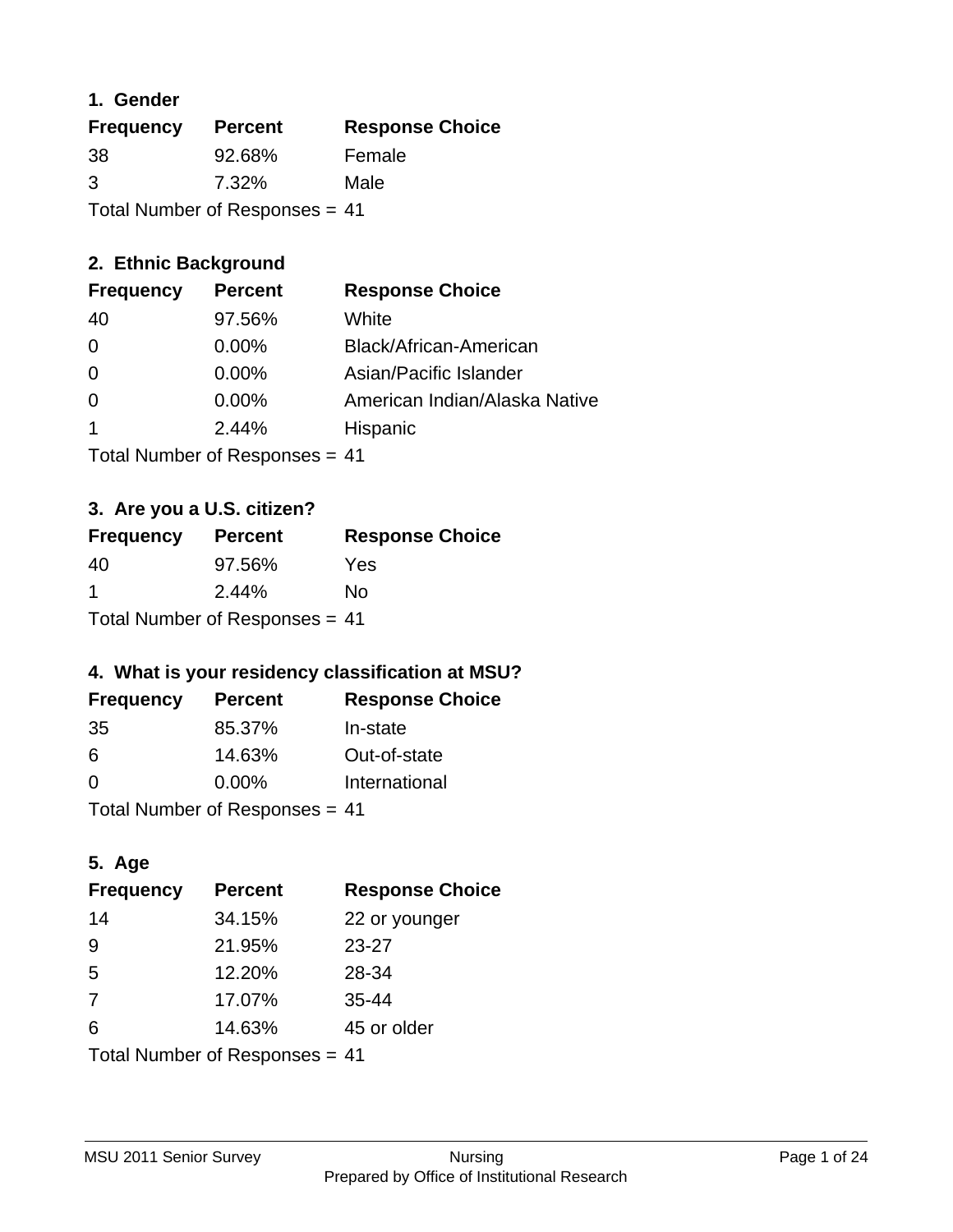## **6. Has either of your parents received a bachelor's degree?**

| <b>Frequency</b>               | <b>Percent</b> | <b>Response Choice</b> |
|--------------------------------|----------------|------------------------|
| -18                            | 43.90%         | Yes                    |
| -23                            | 56.10%         | No                     |
| Total Number of Responses = 41 |                |                        |

## **7. Has either of your parents received a degree from Murray State?**

| <b>Frequency</b> | <b>Percent</b> | <b>Response Choice</b> |
|------------------|----------------|------------------------|
| -10              | 24.39%         | Yes                    |
| -31              | 75.61%         | No                     |

Total Number of Responses = 41

## **8. What was your original entry status to MSU?**

| <b>Frequency</b> | <b>Percent</b>                   | <b>Response Choice</b>                           |
|------------------|----------------------------------|--------------------------------------------------|
| 20               | 48.78%                           | Freshman                                         |
| 16               | 39.02%                           | Transfer from community college/technical school |
| 5                | 12.20%                           | Transfer from 4-yr institution                   |
|                  | Total Number of Responses $= 41$ |                                                  |

## **9. If transfer student, how many credits were transferred?**

| <b>Frequency</b> | <b>Percent</b>                 | <b>Response Choice</b> |
|------------------|--------------------------------|------------------------|
| -0               | $0.00\%$                       | 12 or fewer            |
| $\mathcal{P}$    | 9.52%                          | $13 - 30$              |
| 6                | 28.57%                         | $31 - 60$              |
| 13               | 61.90%                         | Over <sub>60</sub>     |
|                  | Total Number of Recnonces - 21 |                        |

Total Number of Responses = 21

## **10. If transfer student, approximately what percent of your University Studies (general education) classes did you take at Murray State?**

| <b>Frequency</b>               | <b>Percent</b> | <b>Response Choice</b> |
|--------------------------------|----------------|------------------------|
| 14                             | 66.67%         | Under 25%              |
| 3                              | 14.29%         | 25-49%                 |
| 2                              | 9.52%          | 50-74%                 |
| 2                              | 9.52%          | 75-100%                |
| Total Number of Responses = 21 |                |                        |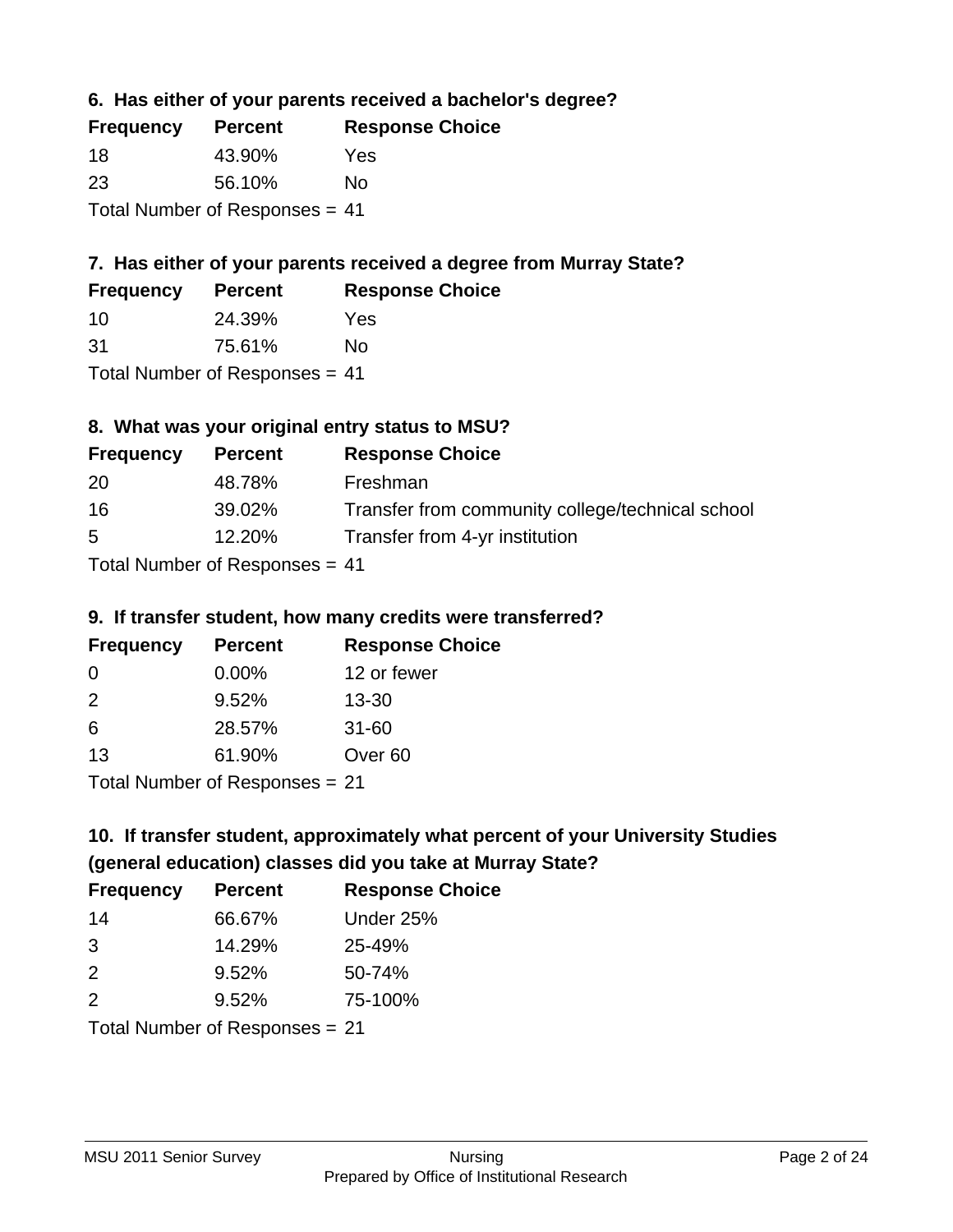#### **11. What has been your attendance status at MSU?**

| <b>Frequency</b>           | <b>Percent</b> | <b>Response Choice</b>     |
|----------------------------|----------------|----------------------------|
| 29                         | 70.73%         | <b>Primarily full-time</b> |
| 12                         | 29.27%         | <b>Primarily part-time</b> |
| Tatal Number of Desperance |                |                            |

Total Number of Responses = 41

## **12. In which Residential College are you a member?**

| <b>Frequency</b> | <b>Percent</b> | <b>Response Choice</b>            |
|------------------|----------------|-----------------------------------|
| 10               | 25.00%         | Do not know                       |
| 3                | 7.50%          | <b>Clark College</b>              |
| $\mathcal{P}$    | 5.00%          | <b>Elizabeth College</b>          |
| 3                | 7.50%          | <b>Franklin-Springer Colleges</b> |
| 5                | 12.50%         | <b>Hart College</b>               |
| 4                | 10.00%         | <b>Hester College</b>             |
| 4                | 10.00%         | <b>Regents College</b>            |
| 5                | 12.50%         | <b>Richmond College</b>           |
|                  | 10.00%         | <b>White College</b>              |
|                  |                |                                   |

Total Number of Responses = 40

## **13. Have you ever received any type of Financial Aid while at MSU? (Scholarships, grants, work-study, etc.)**

| <b>Frequency</b>                 | <b>Percent</b> | <b>Response Choice</b> |
|----------------------------------|----------------|------------------------|
| 26                               | 63.41%         | Yes                    |
| 15                               | 36.59%         | Nο                     |
| Total Number of Responses $= 41$ |                |                        |

## **14. What degree are you seeking at this time?**

| <b>Frequency</b>               | <b>Percent</b> | <b>Response Choice</b> |
|--------------------------------|----------------|------------------------|
| 0                              | $0.00\%$       | Associate              |
| 41                             | 100.00%        | <b>Baccalaureate</b>   |
| Total Number of Responses = 41 |                |                        |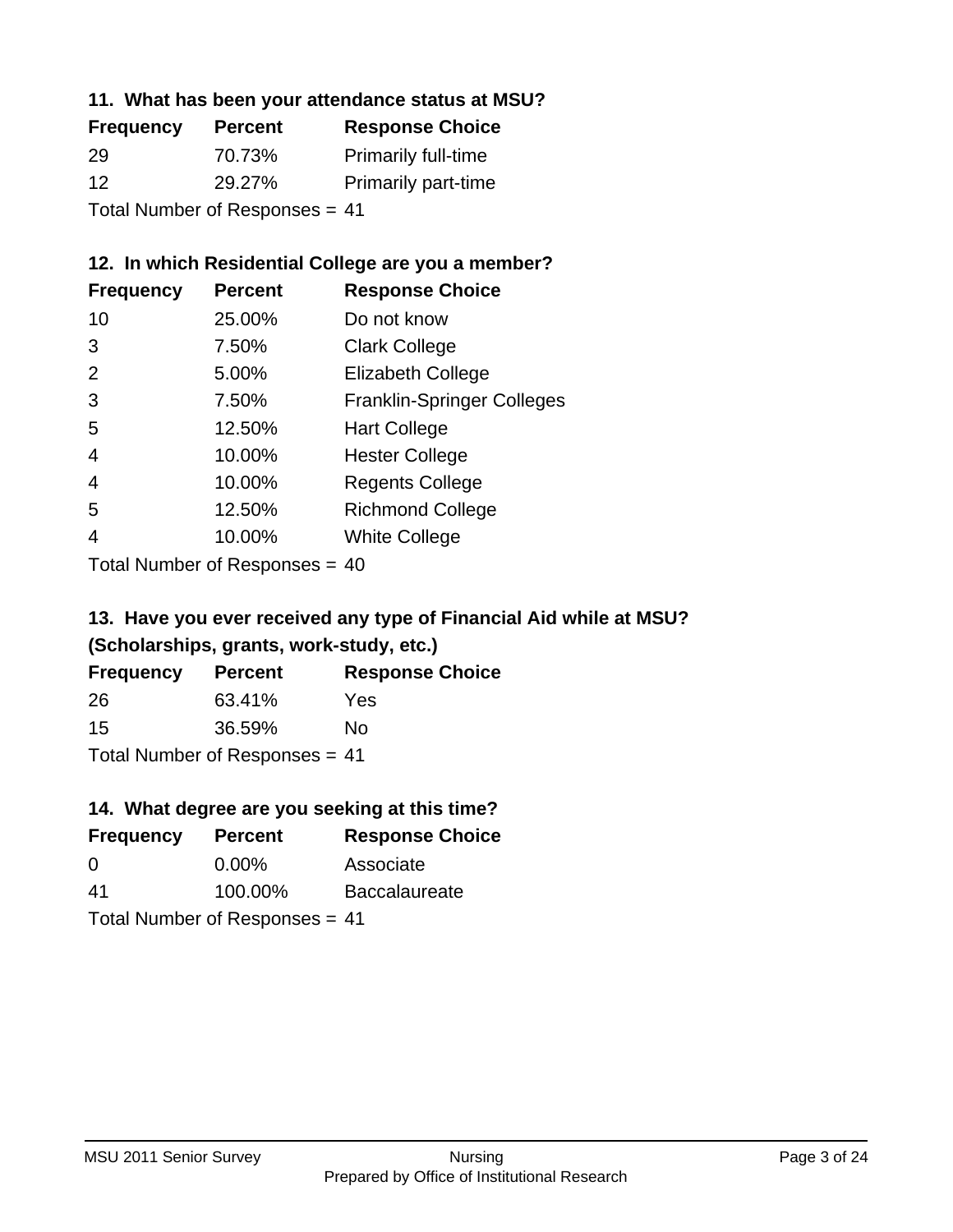**15. How many years will it take you to complete your degree from the point of your initial enrollment in college (including any time at a previous institution)?**

| <b>Frequency</b> | <b>Percent</b> | <b>Response Choice</b> |
|------------------|----------------|------------------------|
| 5                | 12.20%         | Two                    |
| 2                | 4.88%          | <b>Three</b>           |
| 7                | 17.07%         | Four                   |
| 14               | 34.15%         | Five                   |
| 3                | 7.32%          | <b>Six</b>             |
| 10               | 24.39%         | More than six          |
|                  |                |                        |

Total Number of Responses = 41

#### **16. In what range does your grade point average fall?**

| <b>Frequency</b> | <b>Percent</b> | <b>Response Choice</b> |
|------------------|----------------|------------------------|
| -0               | $0.00\%$       | $2.00 - 2.50$          |
| 4                | 9.76%          | $2.51 - 3.00$          |
| 28               | 68.29%         | $3.01 - 3.50$          |
| 9                | 21.95%         | $3.51 - 4.00$          |
| _                |                |                        |

Total Number of Responses = 41

## **They are used to sort the data, and do not appear in this table Questions 17 and 18 relate to department and program information.**

#### **19. For what purpose did you enroll at MSU?**

| <b>Frequency</b> | <b>Percent</b>                 | <b>Response Choice</b>                    |
|------------------|--------------------------------|-------------------------------------------|
| 0                | $0.00\%$                       | To receive an associate degree            |
| 41               | 100.00%                        | To receive a baccalaureate degree         |
| $\overline{0}$   | $0.00\%$                       | To take a few job related courses         |
| $\Omega$         | $0.00\%$                       | To transfer to another college/university |
|                  | Total Number of Responses = 41 |                                           |

## **20. What is the highest degree you eventually hope to receive?**

| <b>Frequency</b>                | <b>Percent</b> | <b>Response Choice</b> |
|---------------------------------|----------------|------------------------|
| $\Omega$                        | 0.00%          | Associate              |
| 12                              | 29.27%         | <b>Baccalaureate</b>   |
| 25                              | 60.98%         | Graduate               |
| 4                               | 9.76%          | Professional           |
| $Total Number of DoEROROR = 44$ |                |                        |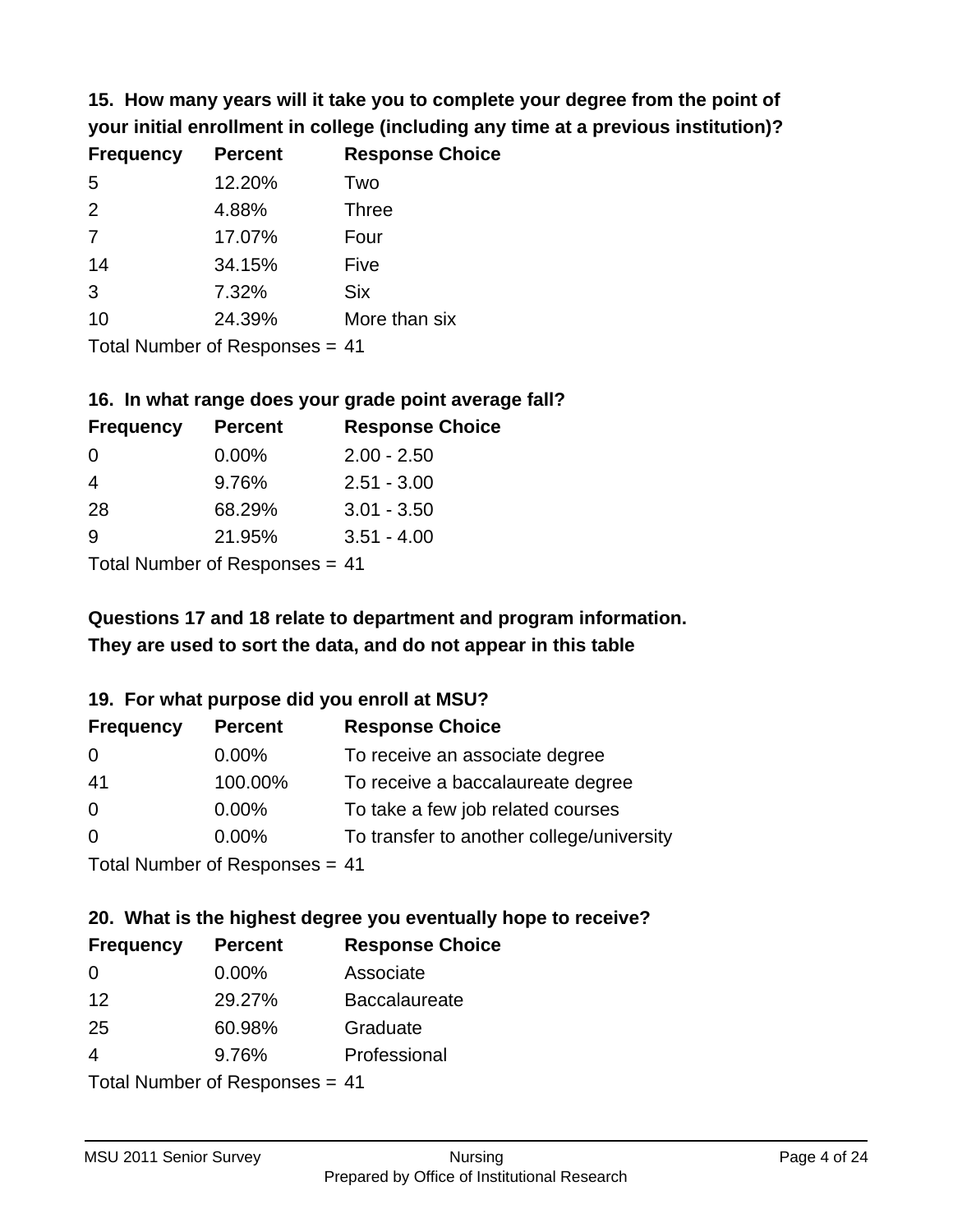#### **21. Which best describes your situation?**

| <b>Frequency</b> | <b>Percent</b> | <b>Response Choice</b>               |
|------------------|----------------|--------------------------------------|
| -27              | 65.85%         | Did not change major/area            |
| $\mathbf 1$      | 2.44%          | Did not initially declare major/area |
| -13              | 31.71%         | Changed major/area                   |
|                  |                |                                      |

Total Number of Responses = 41

## **22. While school was in session during the past year, how many hours per week, on average, did you work for pay?**

| <b>Frequency</b> | <b>Percent</b> | <b>Response Choice</b> |
|------------------|----------------|------------------------|
| 10               | 24.39%         | Did not work           |
| 4                | 9.76%          | Worked 1-10 hrs        |
| 10               | 24.39%         | Worked 11-20 hrs       |
| 6                | 14.63%         | Worked 21-30 hrs       |
| 8                | 19.51%         | Worked 31-40 hrs       |
| 3                | 7.32%          | Worked over 40 hrs     |
|                  |                |                        |

Total Number of Responses = 41

#### **23. For the most part, were classes offered at times convenient to you?**

| <b>Frequency</b>                 | <b>Percent</b> | <b>Response Choice</b> |
|----------------------------------|----------------|------------------------|
| -39                              | 95.12%         | Yes                    |
| $\mathcal{P}$                    | 4.88%          | No.                    |
| Total Number of Responses $= 41$ |                |                        |

#### **24. If no, what time would you have preferred?**

| <b>Frequency</b> | <b>Percent</b>                  | <b>Response Choice</b> |
|------------------|---------------------------------|------------------------|
| -1               | 50.00%                          | Late afternoon         |
| $\Omega$         | 0.00%                           | Evening                |
| $\Omega$         | $0.00\%$                        | Weekend                |
| -1               | 50.00%                          | During the day         |
|                  | Total Number of Responses $= 2$ |                        |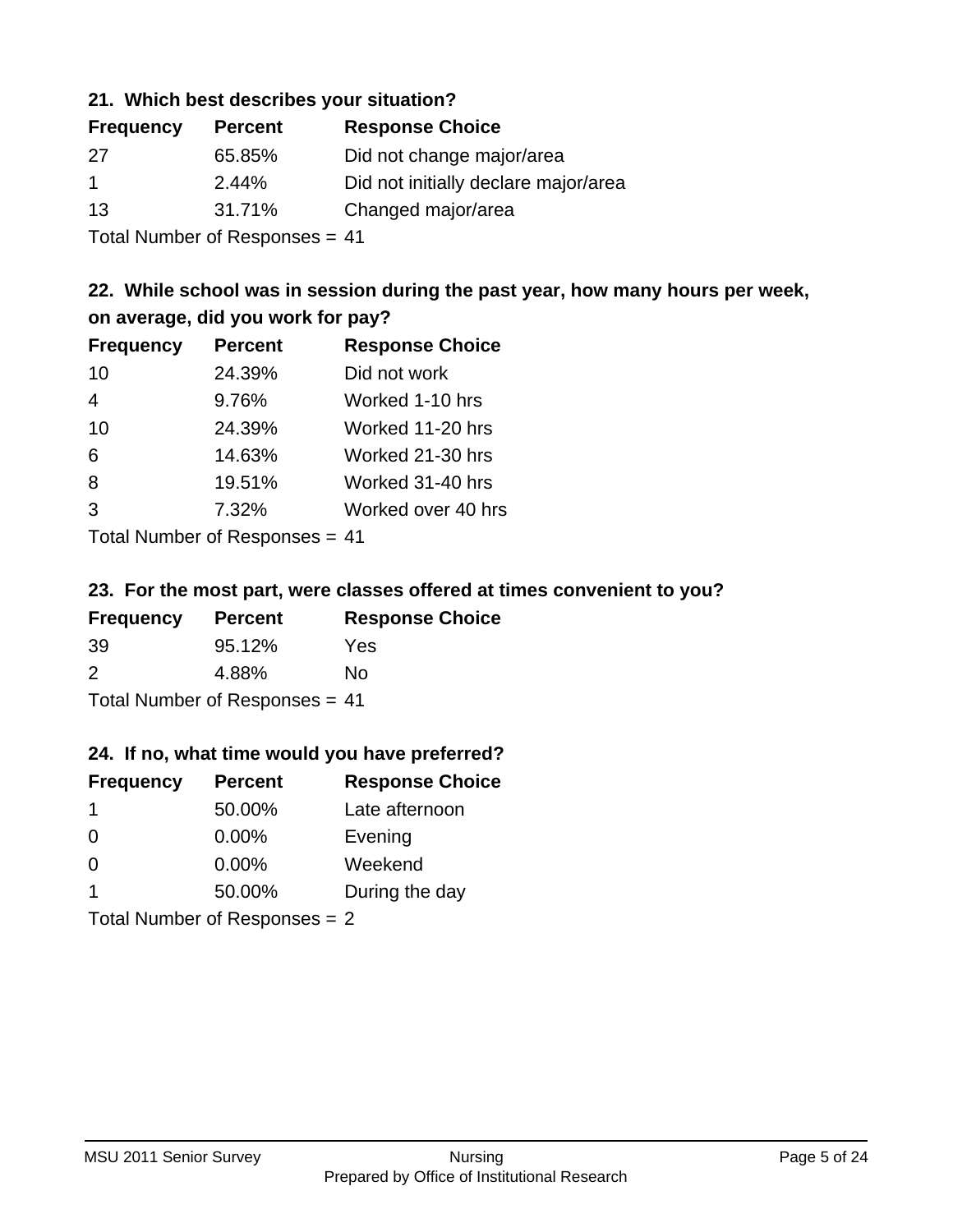## **25. Which best describes the location where you completed the majority of your**

| coursework? |  |
|-------------|--|
|-------------|--|

| <b>Frequency</b>            | <b>Percent</b> | <b>Response Choice</b> |
|-----------------------------|----------------|------------------------|
| 28                          | 68.29%         | <b>Murray</b>          |
| 5                           | 12.20%         | Paducah                |
| $\overline{0}$              | 0.00%          | Ft. Campbell           |
| $\mathbf 1$                 | 2.44%          | Madisonville           |
| 2                           | 4.88%          | Hopkinsville           |
| 3                           | 7.32%          | Henderson              |
| 2                           | 4.88%          | On the Internet        |
| 0                           | 0.00%          | Other                  |
| Tetal Niumber of Desperance |                | $\overline{A}$         |

Total Number of Responses = 41

## **26. Did you take any online courses while at Murray State?**

| <b>Frequency</b>               | <b>Percent</b> | <b>Response</b> |  |
|--------------------------------|----------------|-----------------|--|
| -21                            | 52.50%         | Yes             |  |
| 19                             | 47.50%         | Nο              |  |
| Total Number of Responses = 40 |                |                 |  |

## **27. Did it take you an extra semester or more to complete degree requirements at Murray State?**

**Choice** 

| <b>Frequency</b>               | <b>Percent</b> | <b>Response Choice</b> |
|--------------------------------|----------------|------------------------|
| 21                             | 51.22%         | Yes                    |
| 20                             | 48.78%         | No                     |
| Total Number of Responses = 41 |                |                        |

**28. If yes, why did it take you an extra semester or more?**

| <b>Frequency</b>               | <b>Percent</b> | <b>Response Choice</b>                                       |
|--------------------------------|----------------|--------------------------------------------------------------|
| 2                              | 8.33%          | Work obligation limited my enrollment.                       |
| 6                              | 25.00%         | Family obligations limited my enrollment.                    |
| $\mathbf{1}$                   | 4.17%          | Tuition and other costs of attendance limited my enrollment. |
| 8                              | 33.33%         | A decision to change majors added to my requirements.        |
| $\mathbf{1}$                   | 4.17%          | A required course or courses were not offered.               |
| $\mathbf{1}$                   | 4.17%          | Credits were lost transferring to Murray State.              |
| 5                              | 20.83%         | Other                                                        |
| Total Number of Responses = 24 |                |                                                              |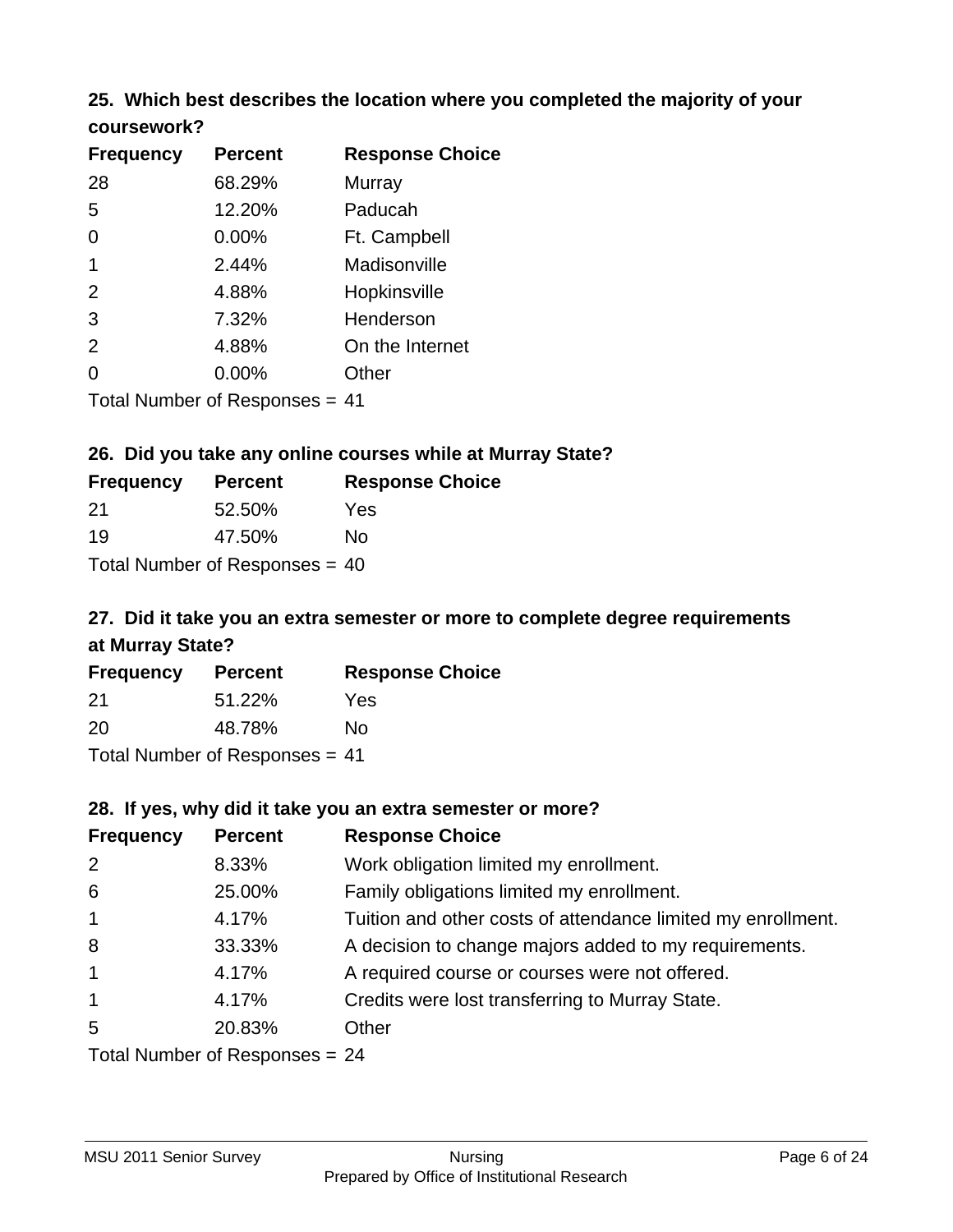## **29. Did you have trouble getting any course(s) you needed while at Murray State?**

| <b>Frequency</b>               | <b>Percent</b> | <b>Response Choice</b> |  |
|--------------------------------|----------------|------------------------|--|
| $-11$                          | 26.83%         | Yes                    |  |
| -28                            | 68.29%         | Nο                     |  |
| Total Number of Responses = 39 |                |                        |  |

## **30. If yes, why did you have trouble getting the course?**

| <b>Frequency</b> | <b>Percent</b> | <b>Response Choice</b>                                |
|------------------|----------------|-------------------------------------------------------|
| 2                | 18.18%         | Not offered the semester I needed it.                 |
| $\overline{0}$   | $0.00\%$       | Not offered at hours convenient to my work schedule.  |
| 2                | 18.18%         | Not offered at hours suitable for my school schedule. |
| $\overline{7}$   | 63.64%         | All course sections were closed.                      |
| $\overline{0}$   | $0.00\%$       | I was unaware of the prerequisites for the course.    |
|                  |                |                                                       |

Total Number of Responses = 11

## **31. Which statement best describes your experience with off-campus coop/internship?**

| <b>Frequency</b> | <b>Percent</b>                                                                                                                                                                                                                                                             | <b>Response Choice</b>             |
|------------------|----------------------------------------------------------------------------------------------------------------------------------------------------------------------------------------------------------------------------------------------------------------------------|------------------------------------|
| 31               | 75.61%                                                                                                                                                                                                                                                                     | Cannot judge, I did not have one.  |
| 7                | 17.07%                                                                                                                                                                                                                                                                     | My experience was very valuable.   |
| 3                | 7.32%                                                                                                                                                                                                                                                                      | My experience was valuable.        |
| $\Omega$         | $0.00\%$                                                                                                                                                                                                                                                                   | My experience was of little value. |
| $\Omega$         | 0.00%                                                                                                                                                                                                                                                                      | My experience was of no value.     |
|                  | $\tau$ and $\mathbf{M}$ and $\mathbf{M}$ and $\mathbf{M}$ is a set of $\mathbf{M}$ is a set of $\mathbf{M}$ is a set of $\mathbf{M}$ is a set of $\mathbf{M}$ is a set of $\mathbf{M}$ is a set of $\mathbf{M}$ is a set of $\mathbf{M}$ is a set of $\mathbf{M}$ is a set |                                    |

Total Number of Responses = 41

## **32. Which statement best describes your experience with on-campus faculty-directed research, scholarly, or creative project?**

| <b>Frequency</b> | <b>Percent</b>                  | <b>Response Choice</b>             |
|------------------|---------------------------------|------------------------------------|
| 29               | 70.73%                          | Cannot judge; I did not have one.  |
| 2                | 4.88%                           | My experience was very valuable.   |
| 6                | 14.63%                          | My experience was valuable.        |
| $\overline{4}$   | 9.76%                           | My experience was of little value. |
| $\Omega$         | 0.00%                           | My experience was of no value.     |
|                  | $Total Number of DoEROROR = 44$ |                                    |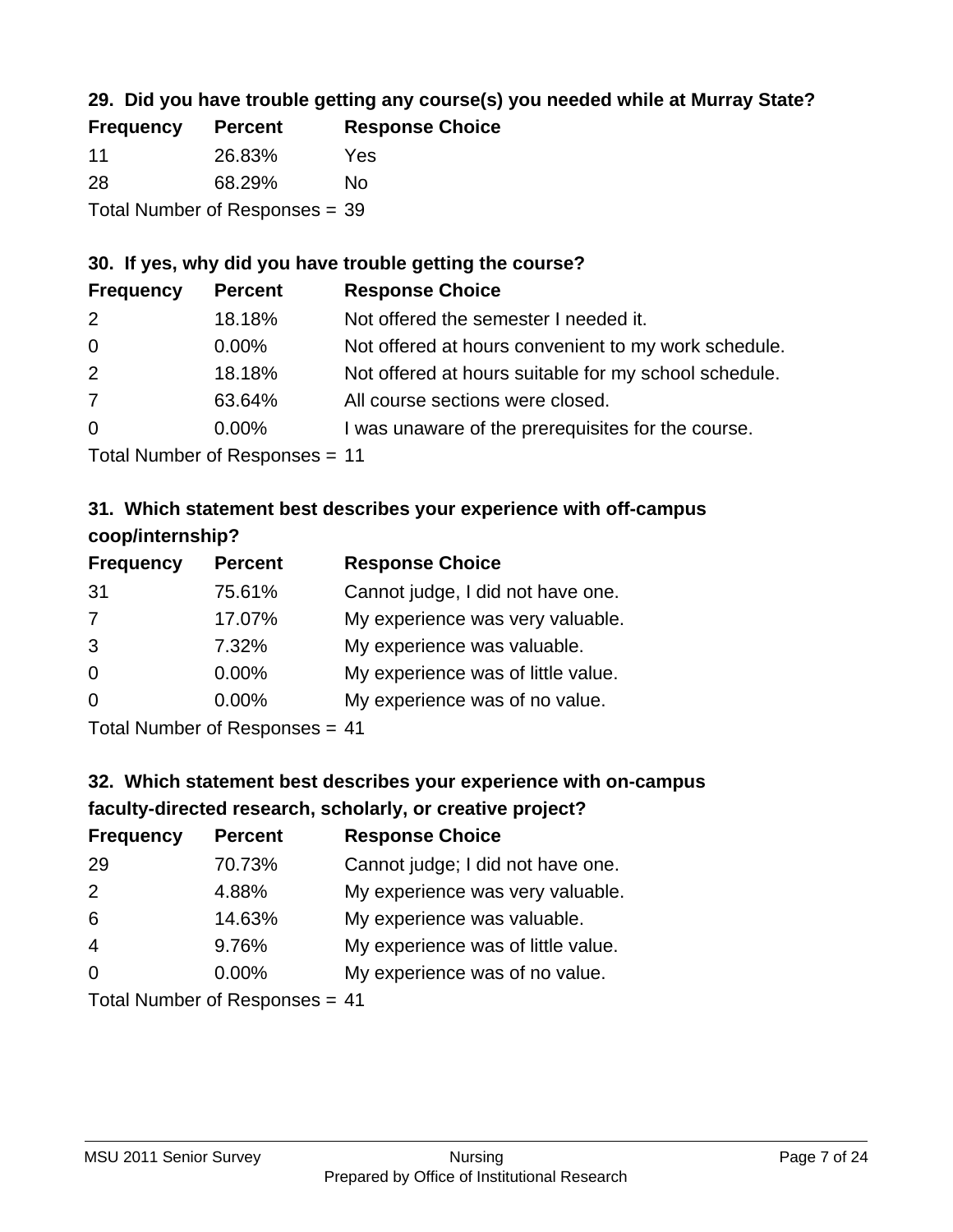#### **33. Which statement best describes your experience with academic advising in your major/area?**

| 11.70011110001701001 |                |                                                       |
|----------------------|----------------|-------------------------------------------------------|
| <b>Frequency</b>     | <b>Percent</b> | <b>Response Choice</b>                                |
| $\mathbf{1}$         | 2.44%          | Cannot judge; I did not make use of the opportunity.  |
| 40                   | 97.56%         | I was satisfied with information my adviser provided. |
| $\overline{0}$       | 0.00%          | Advice was inaccurate, incomplete, or misleading.     |
| 0                    | $0.00\%$       | My adviser was not available.                         |
|                      |                |                                                       |

Total Number of Responses = 41

## **For questions 34-48, indicate the extent to which you were satisfied.**

| 34. Class size relative to type of course |
|-------------------------------------------|
|-------------------------------------------|

| <b>Frequency</b>                | <b>Percent</b> | <b>Response Choice</b> |  |
|---------------------------------|----------------|------------------------|--|
| 22                              | 53.66%         | Very satisfied         |  |
| 18                              | 43.90%         | Satisfied              |  |
| -1                              | 2.44%          | <b>Dissatisfied</b>    |  |
| $\Omega$                        | $0.00\%$       | Very dissatisfied      |  |
| Total Number of Responses $-11$ |                |                        |  |

Total Number of Responses = 41

#### **35. Out-of-class availability of faculty**

| <b>Frequency</b> | <b>Percent</b>             | <b>Response Choice</b> |
|------------------|----------------------------|------------------------|
| 10               | 24.39%                     | Very satisfied         |
| -31              | 75.61%                     | Satisfied              |
| $\Omega$         | $0.00\%$                   | <b>Dissatisfied</b>    |
| $\Omega$         | 0.00%                      | Very dissatisfied      |
|                  | Tatal Number of Desperance |                        |

Total Number of Responses = 41

## **36. Effectiveness of your high school preparation for college work**

| <b>Frequency</b>               | <b>Percent</b> | <b>Response Choice</b> |
|--------------------------------|----------------|------------------------|
| 11                             | 26.83%         | Very satisfied         |
| 20                             | 48.78%         | Satisfied              |
| 5                              | 12.20%         | <b>Dissatisfied</b>    |
| 5                              | 12.20%         | Very dissatisfied      |
| Total Number of Responses = 41 |                |                        |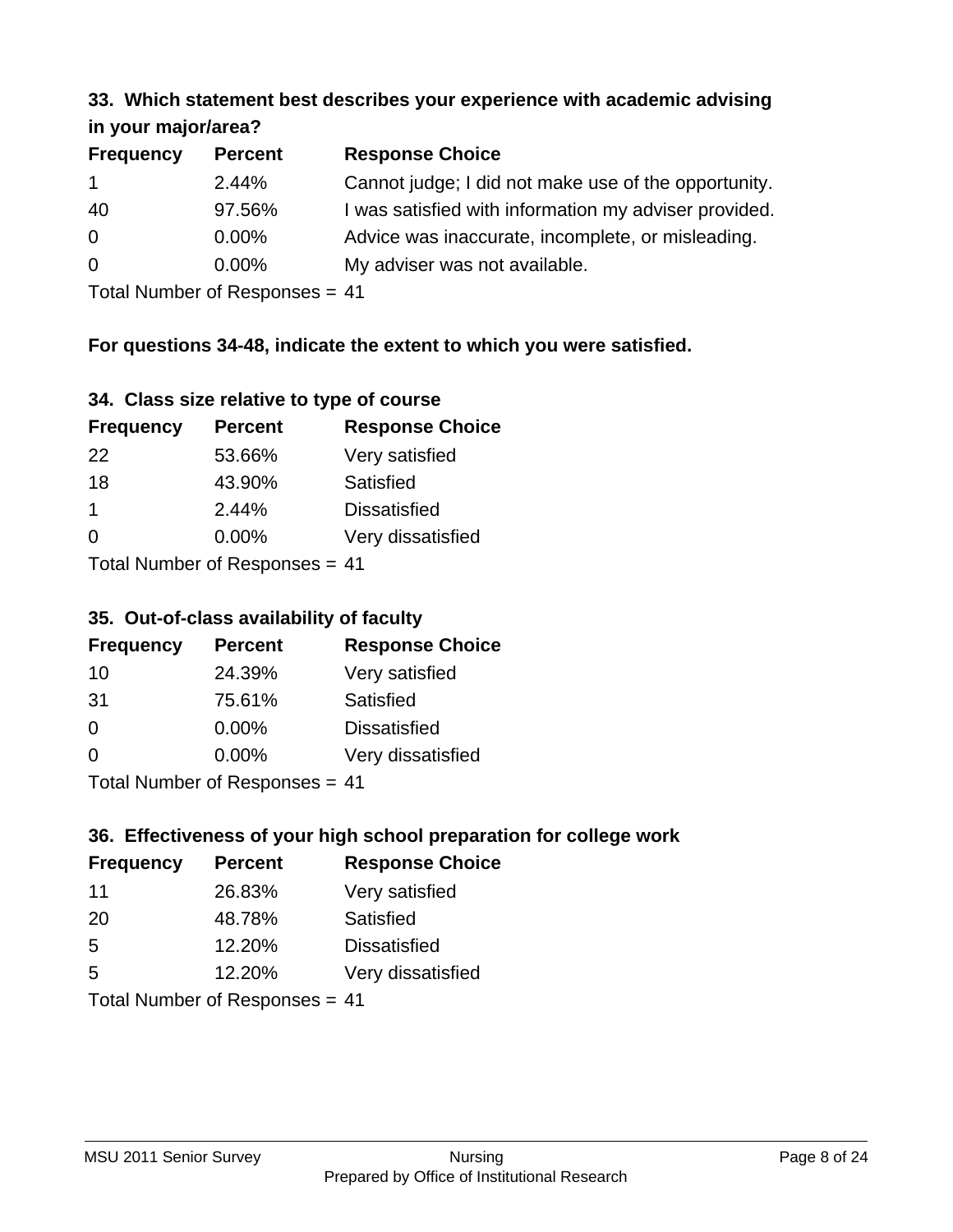## **37. Fairness of faculty in their treatment of individual students**

| <b>Frequency</b> | <b>Percent</b> | <b>Response Choice</b> |
|------------------|----------------|------------------------|
| 11               | 26.83%         | Very satisfied         |
| 24               | 58.54%         | Satisfied              |
| 5                | 12.20%         | <b>Dissatisfied</b>    |
|                  | 2.44%          | Very dissatisfied      |
|                  |                |                        |

Total Number of Responses = 41

#### **38. Overall quality of instruction at Murray State**

| <b>Frequency</b> | <b>Percent</b> | <b>Response Choice</b> |
|------------------|----------------|------------------------|
| 11               | 26.83%         | Very satisfied         |
| 29               | 70.73%         | Satisfied              |
| -1               | 2.44%          | <b>Dissatisfied</b>    |
| $\Omega$         | 0.00%          | Very dissatisfied      |
|                  |                |                        |

Total Number of Responses = 41

## **39. Quality of instruction in University Studies (General Education) courses**

| <b>Frequency</b> | <b>Percent</b>               | <b>Response Choice</b> |
|------------------|------------------------------|------------------------|
| 7                | 17.50%                       | Very satisfied         |
| 30               | 75.00%                       | Satisfied              |
| 3                | 7.50%                        | <b>Dissatisfied</b>    |
| $\Omega$         | 0.00%                        | Very dissatisfied      |
|                  | Total Number of Deepensee 40 |                        |

Total Number of Responses = 40

#### **40. Quality of instruction in your major**

| <b>Frequency</b> | <b>Percent</b>             | <b>Response Choice</b> |
|------------------|----------------------------|------------------------|
| -20              | 48.78%                     | Very satisfied         |
| -20              | 48.78%                     | Satisfied              |
| $\mathbf 1$      | 2.44%                      | <b>Dissatisfied</b>    |
| $\Omega$         | 0.00%                      | Very dissatisfied      |
|                  | Tatal Number of Desperance |                        |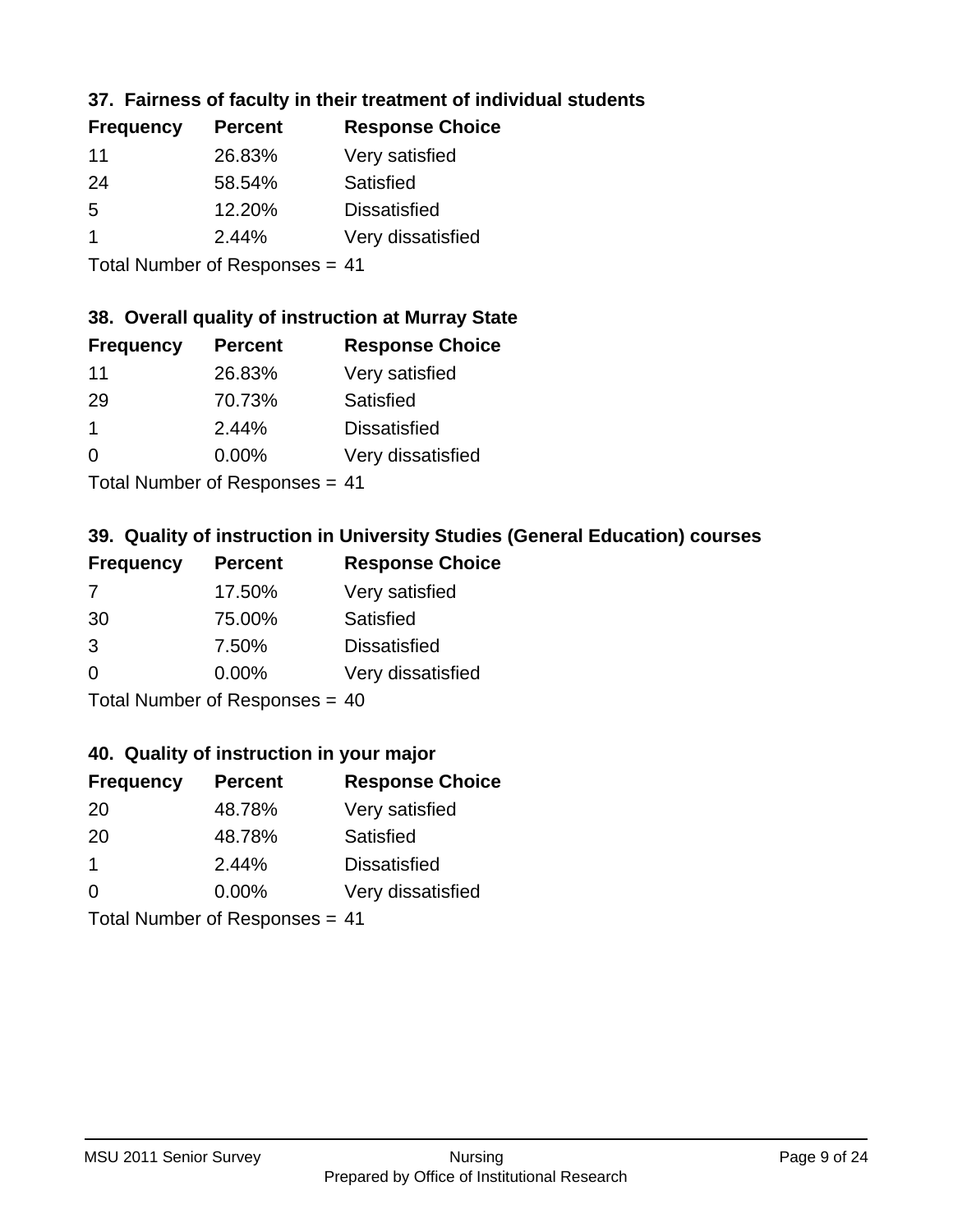## **41. Clarity of program objectives in your major**

| <b>Frequency</b> | <b>Percent</b> | <b>Response Choice</b> |
|------------------|----------------|------------------------|
| 19               | 46.34%         | Very satisfied         |
| 22               | 53.66%         | Satisfied              |
| $\Omega$         | $0.00\%$       | <b>Dissatisfied</b>    |
| O                | $0.00\%$       | Very dissatisfied      |
|                  |                |                        |

Total Number of Responses = 41

## **42. Intellectual challenge of the academic program**

| <b>Frequency</b> | <b>Percent</b> | <b>Response Choice</b> |
|------------------|----------------|------------------------|
| 23               | 56.10%         | Very satisfied         |
| 18               | 43.90%         | Satisfied              |
| $\Omega$         | 0.00%          | <b>Dissatisfied</b>    |
| $\Omega$         | 0.00%          | Very dissatisfied      |
|                  |                |                        |

Total Number of Responses = 41

## **43. Encouragement and information from your major department for employment after graduation**

| <b>Frequency</b> | <b>Percent</b> | <b>Response Choice</b> |
|------------------|----------------|------------------------|
| 14               | 35.00%         | Very satisfied         |
| 25               | 62.50%         | Satisfied              |
| $\mathbf 1$      | 2.50%          | <b>Dissatisfied</b>    |
| $\Omega$         | 0.00%          | Very dissatisfied      |
|                  |                |                        |

Total Number of Responses = 40

## **44. Availability of opportunities to engage in a faculty-mentored research,**

## **scholarly, or creative project in your area of study/interest**

| <b>Frequency</b> | <b>Percent</b> | <b>Response Choice</b> |
|------------------|----------------|------------------------|
| 7                | 17.50%         | Very satisfied         |
| 27               | 67.50%         | Satisfied              |
| 6                | 15.00%         | <b>Dissatisfied</b>    |
| $\Omega$         | 0.00%          | Very dissatisfied      |
|                  |                |                        |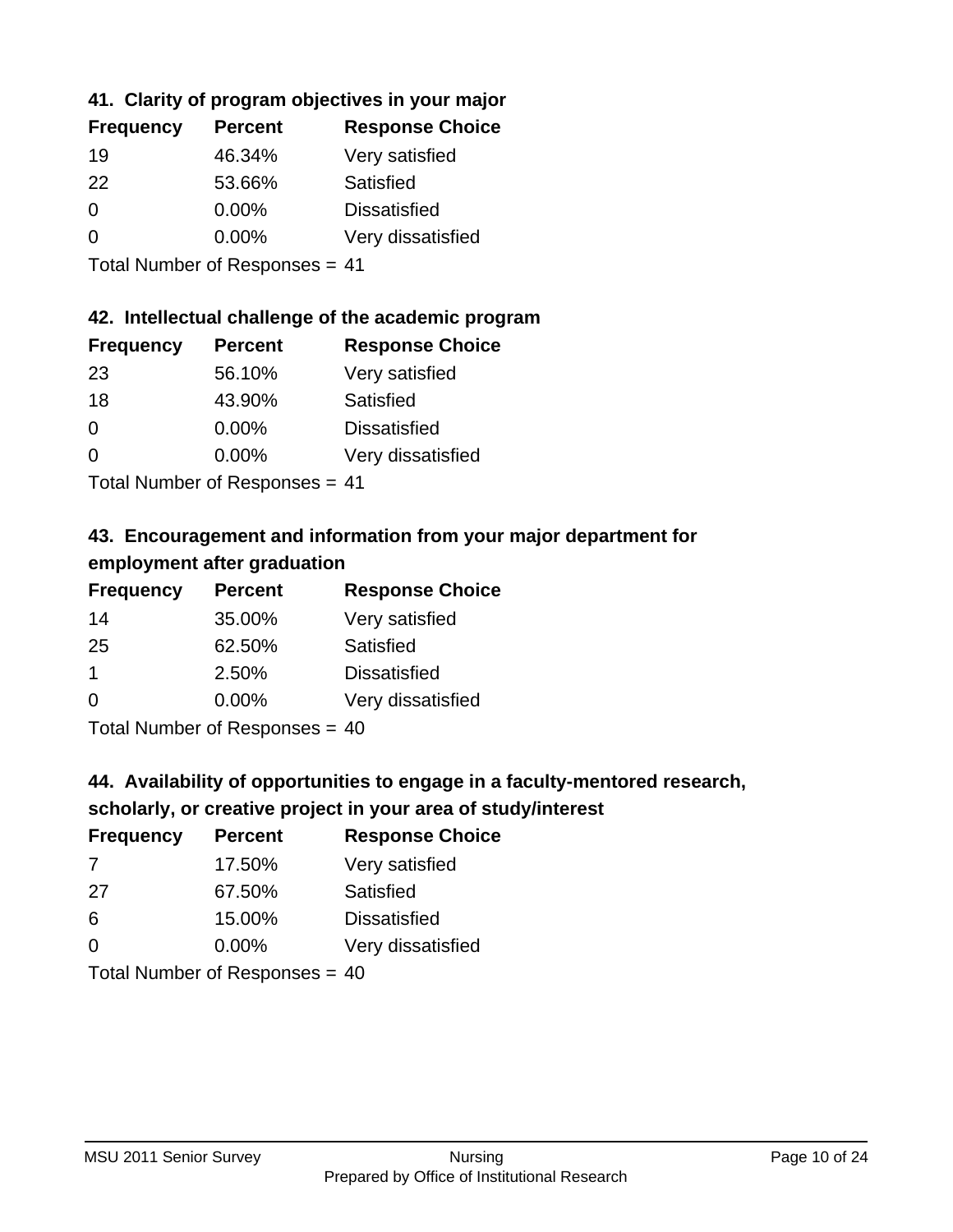#### **45. Library hours**

| <b>Frequency</b> | <b>Percent</b> | <b>Response Choice</b> |
|------------------|----------------|------------------------|
| 9                | 22.50%         | Very satisfied         |
| 30               | 75.00%         | Satisfied              |
| $\Omega$         | 0.00%          | <b>Dissatisfied</b>    |
| -1               | 2.50%          | Very dissatisfied      |
|                  |                |                        |

Total Number of Responses = 40

## **46. Effectiveness of library personnel in meeting your information needs**

| <b>Frequency</b> | <b>Percent</b> | <b>Response Choice</b> |
|------------------|----------------|------------------------|
| 9                | 21.95%         | Very satisfied         |
| -31              | 75.61%         | Satisfied              |
| 1                | 2.44%          | <b>Dissatisfied</b>    |
| $\Omega$         | 0.00%          | Very dissatisfied      |
|                  |                |                        |

Total Number of Responses = 41

## **47. Access to library resources on hand**

| <b>Frequency</b> | <b>Percent</b>             | <b>Response Choice</b> |
|------------------|----------------------------|------------------------|
| 5                | 12.50%                     | Very satisfied         |
| 33               | 82.50%                     | Satisfied              |
| 1                | 2.50%                      | <b>Dissatisfied</b>    |
|                  | 2.50%                      | Very dissatisfied      |
|                  | Total Number of Deepersoon |                        |

Total Number of Responses = 40

#### **48. Electronic access to library resources**

| <b>Frequency</b>               | <b>Percent</b> | <b>Response Choice</b> |
|--------------------------------|----------------|------------------------|
| 16                             | 39.02%         | Very satisfied         |
| 21                             | 51.22%         | Satisfied              |
| 3                              | 7.32%          | <b>Dissatisfied</b>    |
| -1                             | 2.44%          | Very dissatisfied      |
| Total Number of Responses = 41 |                |                        |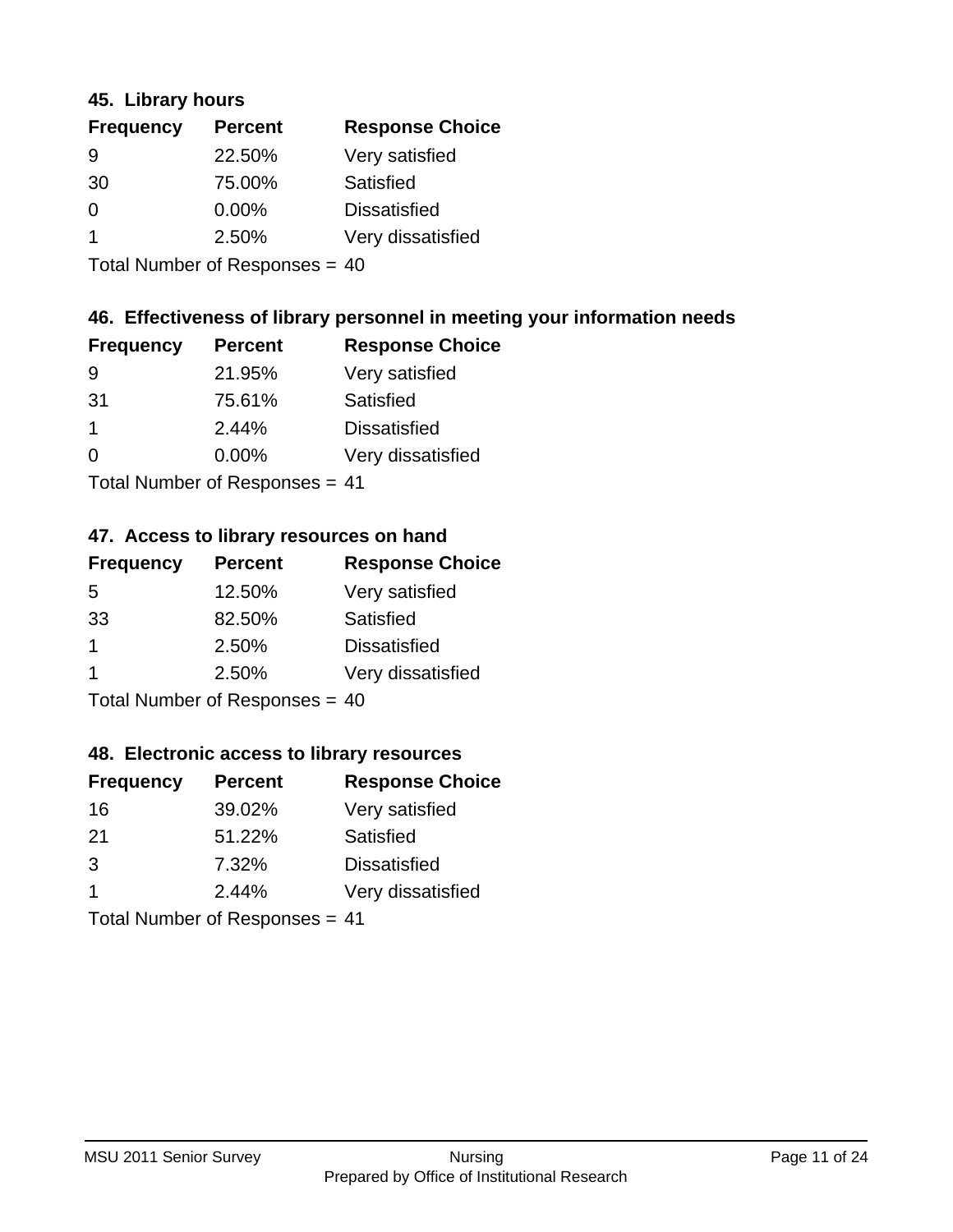**was in helping you achieve these goals. For questions 49-55, please indicate how effective University Studies at MSU** 

## **49. Writing Skills**

| <b>Frequency</b>               | <b>Percent</b> | <b>Response Choice</b> |
|--------------------------------|----------------|------------------------|
| $\overline{4}$                 | 9.76%          | Very effective         |
| 30                             | 73.17%         | Effective              |
| 7                              | 17.07%         | Ineffective            |
| $\Omega$                       | $0.00\%$       | Very ineffective       |
| Total Number of Responses = 41 |                |                        |

## **50. Speaking Skills**

| <b>Frequency</b>                | <b>Percent</b> | <b>Response Choice</b> |
|---------------------------------|----------------|------------------------|
| -5                              | 12.20%         | Very effective         |
| 30                              | 73.17%         | Effective              |
| 6                               | 14.63%         | Ineffective            |
| $\Omega$                        | 0.00%          | Very ineffective       |
| Total Number of Responses $-11$ |                |                        |

Total Number of Responses = 41

#### **51. Critical Thinking Skills**

| <b>Frequency</b> | <b>Percent</b> | <b>Response Choice</b> |
|------------------|----------------|------------------------|
| 11               | 26.83%         | Very effective         |
| 24               | 58.54%         | Effective              |
| 5                | 12.20%         | Ineffective            |
| -1               | 2.44%          | Very ineffective       |
|                  |                |                        |

Total Number of Responses = 41

## **52. Computer Technology**

| <b>Frequency</b>               | <b>Percent</b> | <b>Response Choice</b> |
|--------------------------------|----------------|------------------------|
| 4                              | 9.76%          | Very effective         |
| 30                             | 73.17%         | Effective              |
| 7                              | 17.07%         | Ineffective            |
| $\Omega$                       | $0.00\%$       | Very ineffective       |
| Total Number of Responses = 41 |                |                        |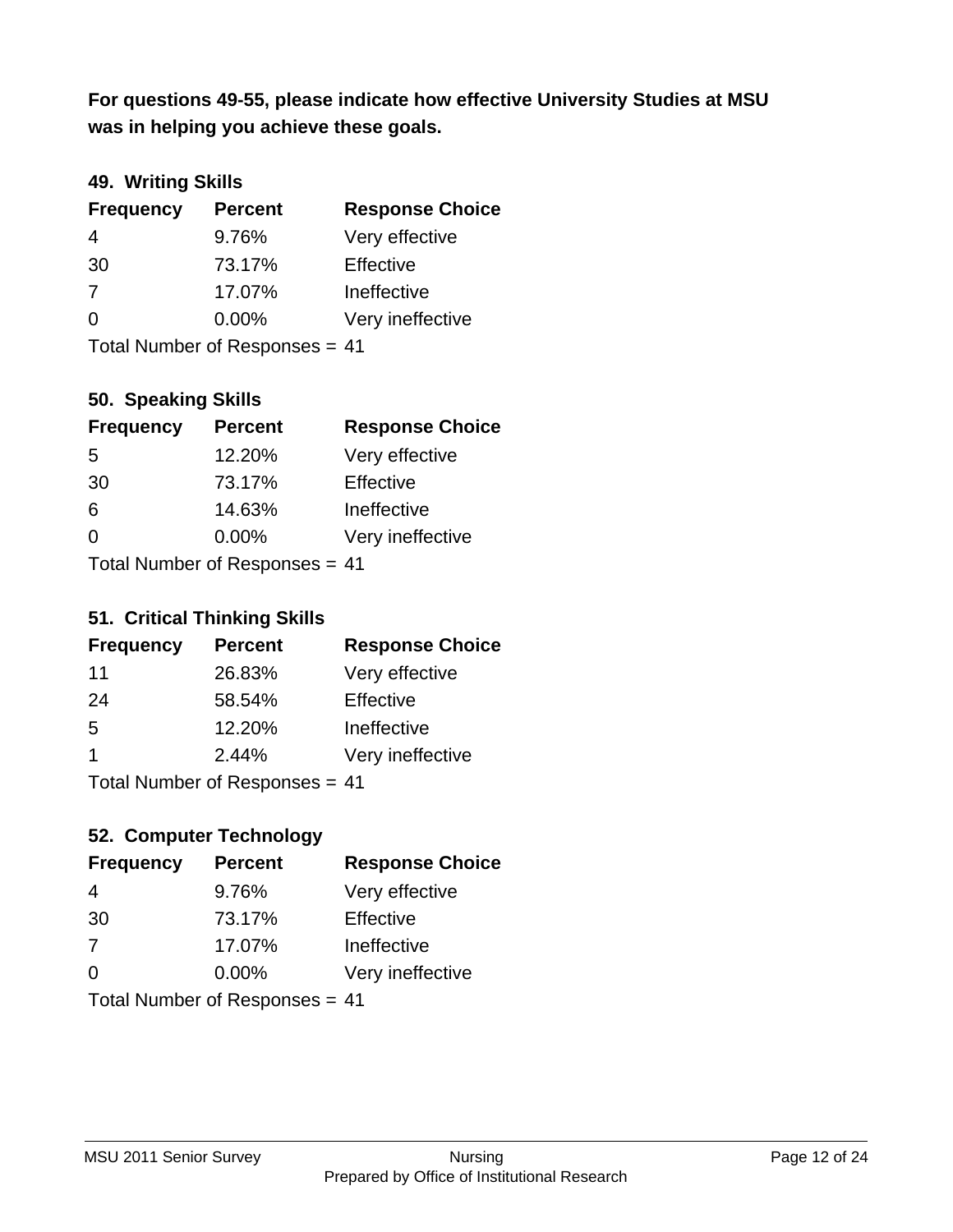## **53. General Knowledge in the liberal arts and sciences**

| <b>Frequency</b> | <b>Percent</b> | <b>Response Choice</b> |
|------------------|----------------|------------------------|
| 4                | 10.00%         | Very effective         |
| -31              | 77.50%         | Effective              |
| .5               | 12.50%         | Ineffective            |
| $\Omega$         | $0.00\%$       | Very ineffective       |
|                  |                |                        |

Total Number of Responses = 40

#### **54. International Perspectives**

| <b>Frequency</b> | <b>Percent</b>                                                                                                 | <b>Response Choice</b> |
|------------------|----------------------------------------------------------------------------------------------------------------|------------------------|
| 3                | 7.50%                                                                                                          | Very effective         |
| 25               | 62.50%                                                                                                         | Effective              |
| 11               | 27.50%                                                                                                         | Ineffective            |
| 1                | 2.50%                                                                                                          | Very ineffective       |
|                  | The INDIAN Contract Contract in the Contract of Contract of Contract of Contract of Contract of Contract of Co |                        |

Total Number of Responses = 40

## **55. Stimulation of interest in areas outside your chosen field of study**

| <b>Frequency</b> | <b>Percent</b>               | <b>Response Choice</b> |
|------------------|------------------------------|------------------------|
| $\overline{4}$   | 10.00%                       | Very effective         |
| 25               | 62.50%                       | Effective              |
| 10               | 25.00%                       | Ineffective            |
|                  | 2.50%                        | Very ineffective       |
|                  | Total Number of Deepensee 40 |                        |

Total Number of Responses = 40

## **For questions 56-83, please indicate how satisfactorily the following met your needs**

#### **56. African-American Student Services**

| <b>Frequency</b>               | <b>Percent</b> | <b>Response Choice</b> |
|--------------------------------|----------------|------------------------|
| 41                             | 100.00%        | Did not use            |
| $\Omega$                       | 0.00%          | Very satisfied         |
| $\Omega$                       | 0.00%          | Satisfied              |
| $\Omega$                       | $0.00\%$       | <b>Dissatisfied</b>    |
| $\Omega$                       | 0.00%          | Very dissatisfied      |
| Total Number of Responses = 41 |                |                        |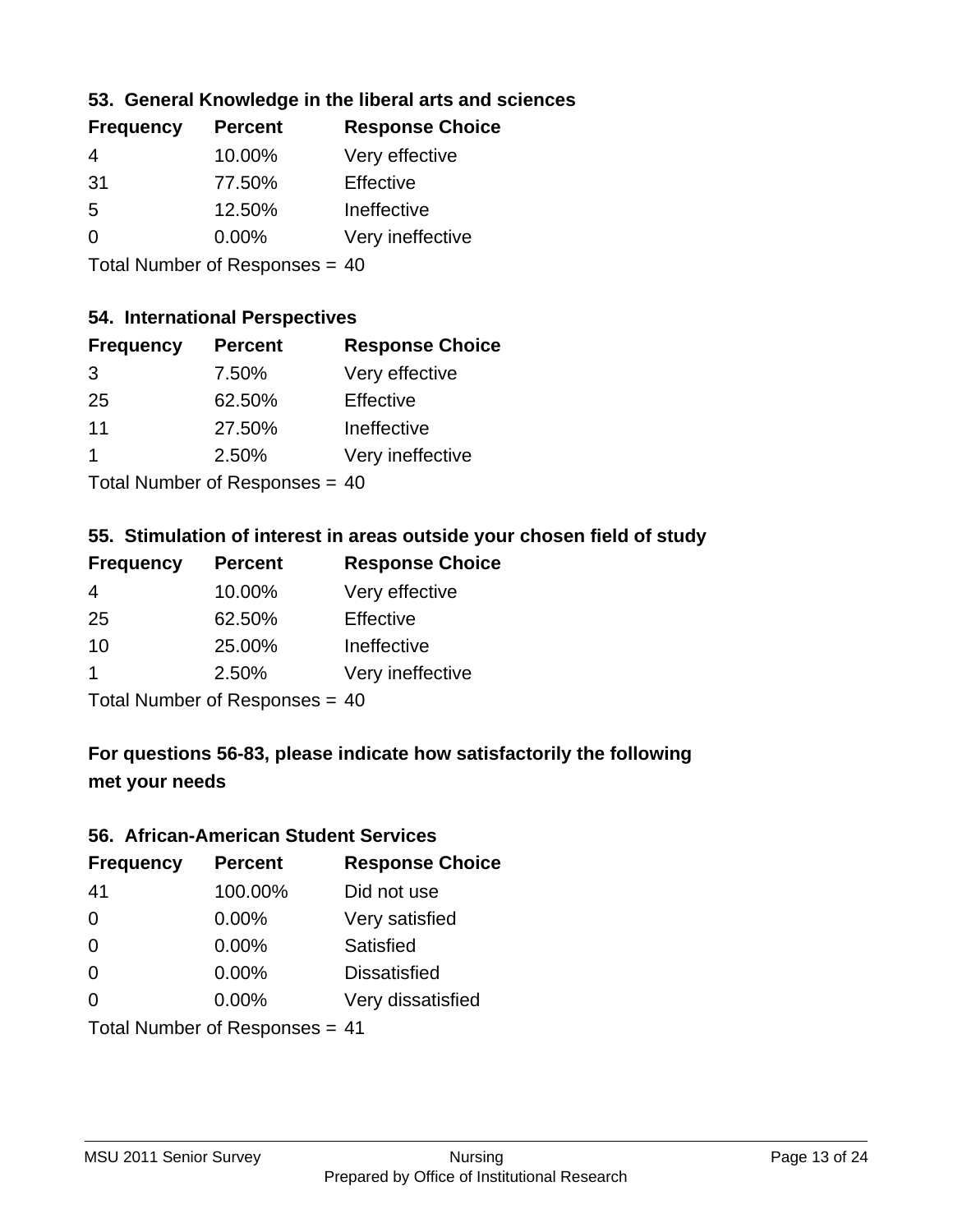#### **57. Career Services Office**

| <b>Frequency</b> | <b>Percent</b> | <b>Response Choice</b> |
|------------------|----------------|------------------------|
| 30               | 73.17%         | Did not use            |
| 4                | 9.76%          | Very satisfied         |
| 5                | 12.20%         | Satisfied              |
| $\mathcal{P}$    | 4.88%          | <b>Dissatisfied</b>    |
|                  | $0.00\%$       | Very dissatisfied      |
|                  |                |                        |

Total Number of Responses = 41

## **58. Counseling and Testing Center**

| <b>Frequency</b>             | <b>Percent</b> | <b>Response Choice</b> |
|------------------------------|----------------|------------------------|
| 39                           | 95.12%         | Did not use            |
| 1                            | 2.44%          | Very satisfied         |
| 1                            | 2.44%          | <b>Satisfied</b>       |
| $\Omega$                     | 0.00%          | <b>Dissatisfied</b>    |
| ∩                            | 0.00%          | Very dissatisfied      |
| Total Number of Deepensee 44 |                |                        |

Total Number of Responses = 41

#### **59. Cultural programming and activities**

| <b>Frequency</b> | <b>Percent</b>                  | <b>Response Choice</b> |
|------------------|---------------------------------|------------------------|
| 37               | 90.24%                          | Did not use            |
| $\Omega$         | $0.00\%$                        | Very satisfied         |
| $\overline{4}$   | 9.76%                           | Satisfied              |
| $\Omega$         | 0.00%                           | <b>Dissatisfied</b>    |
| $\Omega$         | 0.00%                           | Very dissatisfied      |
|                  | $Total Number of Doeponee = 44$ |                        |

Total Number of Responses = 41

#### **60. E-study courses**

| <b>Frequency</b>               | <b>Percent</b> | <b>Response Choice</b> |
|--------------------------------|----------------|------------------------|
| 7                              | 17.07%         | Did not use            |
| 19                             | 46.34%         | Very satisfied         |
| 14                             | 34.15%         | Satisfied              |
| $\mathbf 1$                    | 2.44%          | <b>Dissatisfied</b>    |
| $\Omega$                       | 0.00%          | Very dissatisfied      |
| Total Number of Responses = 41 |                |                        |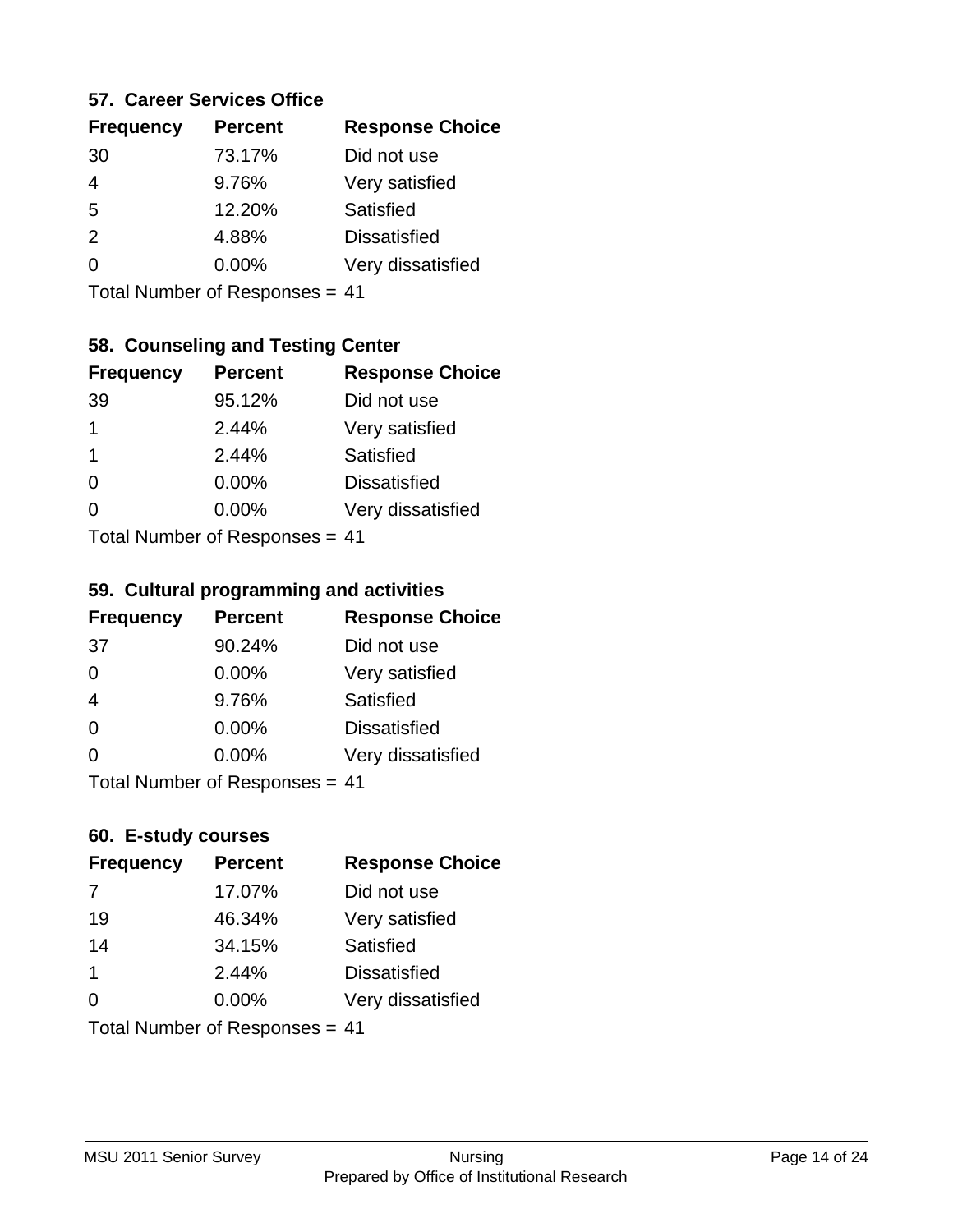#### **61. Food Services**

| <b>Percent</b> | <b>Response Choice</b> |
|----------------|------------------------|
| 51.22%         | Did not use            |
| 4.88%          | Very satisfied         |
| 29.27%         | Satisfied              |
| 12.20%         | <b>Dissatisfied</b>    |
| 2.44%          | Very dissatisfied      |
|                |                        |

Total Number of Responses = 41

## **62. Greek life and activities**

| <b>Frequency</b>               | <b>Percent</b> | <b>Response Choice</b> |
|--------------------------------|----------------|------------------------|
| 35                             | 85.37%         | Did not use            |
| 0                              | 0.00%          | Very satisfied         |
| 3                              | 7.32%          | Satisfied              |
| 1                              | 2.44%          | <b>Dissatisfied</b>    |
| 2                              | 4.88%          | Very dissatisfied      |
| Total Number of Responses = 41 |                |                        |

#### **63. Health Services**

| <b>Frequency</b> | <b>Percent</b> | <b>Response Choice</b> |
|------------------|----------------|------------------------|
| 24               | 58.54%         | Did not use            |
| 8                | 19.51%         | Very satisfied         |
| 5                | 12.20%         | Satisfied              |
| 3                | 7.32%          | <b>Dissatisfied</b>    |
| -1               | 2.44%          | Very dissatisfied      |
|                  |                |                        |

Total Number of Responses = 41

## **64. Honor Societies/Departmental Clubs/Special Interest Organizations**

| <b>Frequency</b>               | <b>Percent</b> | <b>Response Choice</b> |
|--------------------------------|----------------|------------------------|
| 24                             | 58.54%         | Did not use            |
| 6                              | 14.63%         | Very satisfied         |
| 10                             | 24.39%         | Satisfied              |
| $\mathbf 1$                    | 2.44%          | <b>Dissatisfied</b>    |
| $\Omega$                       | 0.00%          | Very dissatisfied      |
| Total Number of Responses = 41 |                |                        |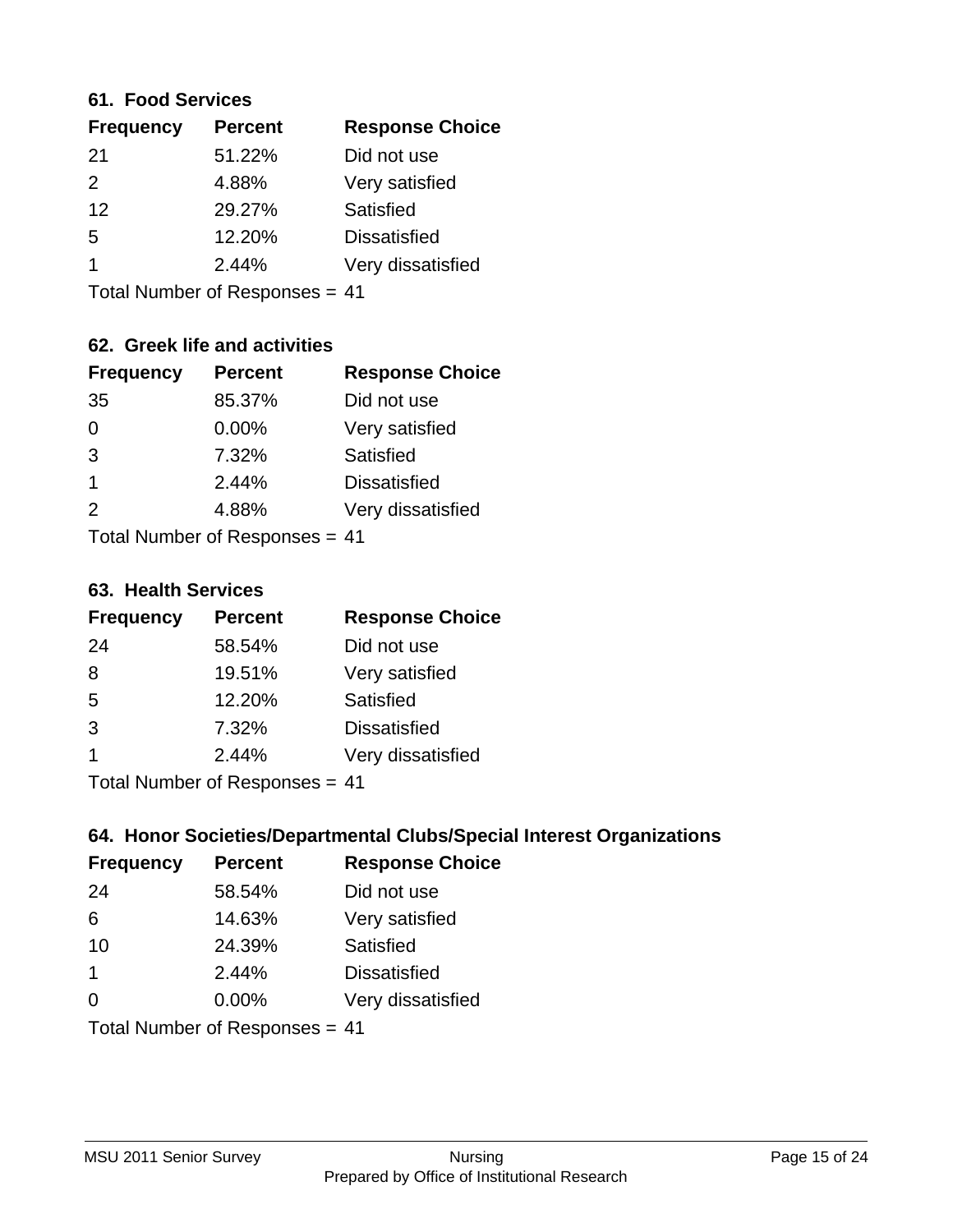## **65. International Programs and activities**

| <b>Percent</b> | <b>Response Choice</b> |
|----------------|------------------------|
| 90.24%         | Did not use            |
| 2.44%          | Very satisfied         |
| 7.32%          | Satisfied              |
| 0.00%          | <b>Dissatisfied</b>    |
| $0.00\%$       | Very dissatisfied      |
|                |                        |

Total Number of Responses = 41

## **66. International student support services**

| <b>Frequency</b> | <b>Percent</b>                  | <b>Response Choice</b> |
|------------------|---------------------------------|------------------------|
| 40               | 97.56%                          | Did not use            |
| $\Omega$         | 0.00%                           | Very satisfied         |
| $\mathbf 1$      | 2.44%                           | <b>Satisfied</b>       |
| $\Omega$         | 0.00%                           | <b>Dissatisfied</b>    |
| $\Omega$         | 0.00%                           | Very dissatisfied      |
|                  | $Total Number of Doeponee = 44$ |                        |

Total Number of Responses = 41

#### **67. Intramural Sports and Recreation**

| <b>Frequency</b> | <b>Percent</b>               | <b>Response Choice</b> |
|------------------|------------------------------|------------------------|
| 33               | 80.49%                       | Did not use            |
| 2                | 4.88%                        | Very satisfied         |
| 5                | 12.20%                       | Satisfied              |
| $\mathbf 1$      | 2.44%                        | <b>Dissatisfied</b>    |
| $\Omega$         | 0.00%                        | Very dissatisfied      |
|                  | Total Number of Deepensee 44 |                        |

Total Number of Responses = 41

## **68. Lowry Center/Community College**

| <b>Frequency</b>               | <b>Percent</b> | <b>Response Choice</b> |
|--------------------------------|----------------|------------------------|
| 37                             | 90.24%         | Did not use            |
| 2                              | 4.88%          | Very satisfied         |
| $\mathbf 1$                    | 2.44%          | Satisfied              |
| $\Omega$                       | $0.00\%$       | <b>Dissatisfied</b>    |
| $\overline{\mathbf{1}}$        | 2.44%          | Very dissatisfied      |
| Total Number of Responses = 41 |                |                        |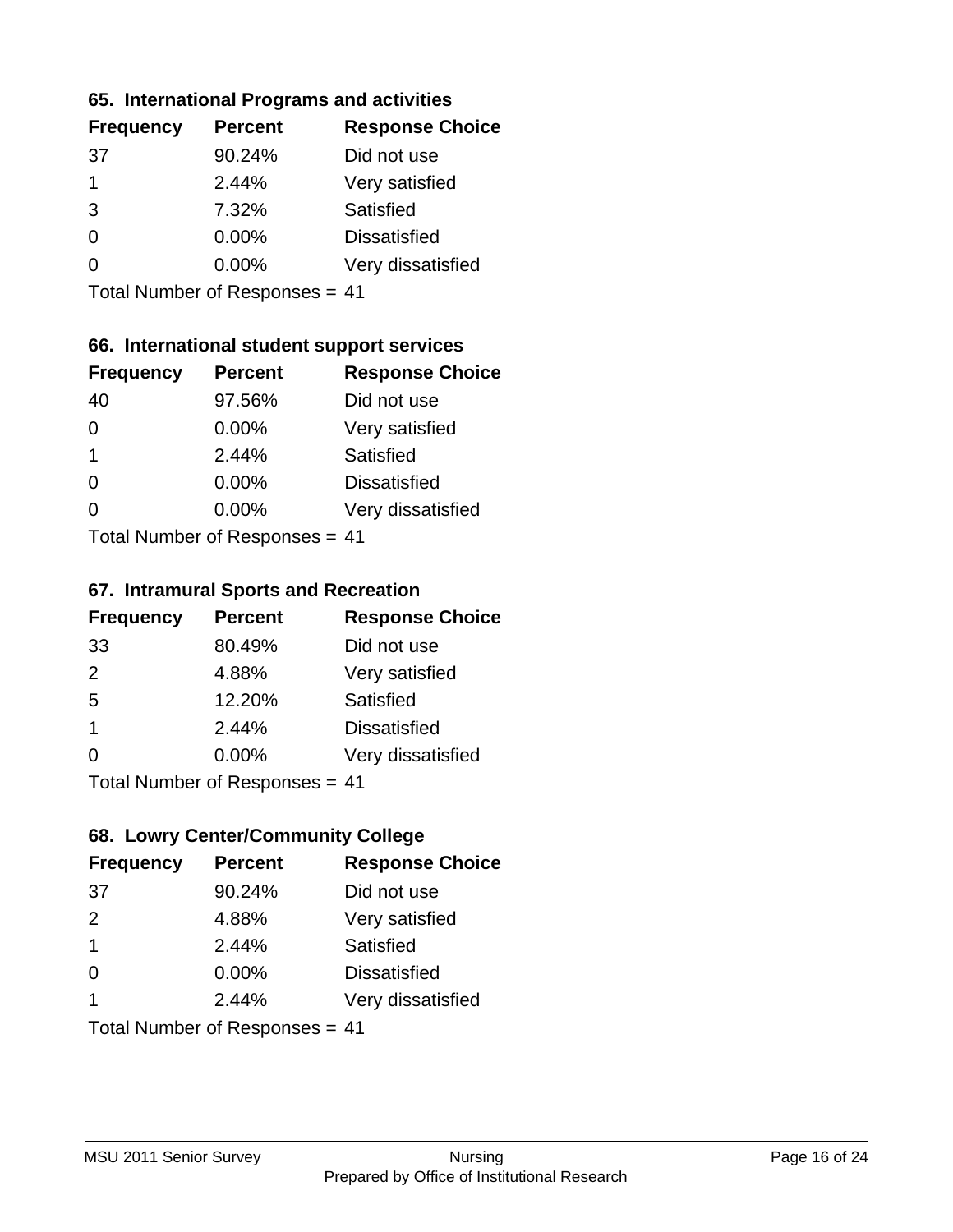## **69. Library**

| <b>Frequency</b> | <b>Percent</b> | <b>Response Choice</b> |
|------------------|----------------|------------------------|
| 11               | 26.83%         | Did not use            |
| 13               | 31.71%         | Very satisfied         |
| 17               | 41.46%         | Satisfied              |
| $\Omega$         | 0.00%          | <b>Dissatisfied</b>    |
| $\Omega$         | 0.00%          | Very dissatisfied      |
|                  |                |                        |

Total Number of Responses = 41

## **70. MAP Report**

| <b>Frequency</b>               | <b>Percent</b> | <b>Response Choice</b> |
|--------------------------------|----------------|------------------------|
| 2                              | 4.88%          | Did not use            |
| 14                             | 34.15%         | Very satisfied         |
| 19                             | 46.34%         | Satisfied              |
| 5                              | 12.20%         | <b>Dissatisfied</b>    |
| 1                              | 2.44%          | Very dissatisfied      |
| Total Number of Responses = 41 |                |                        |

#### **71. MSU Web site**

| <b>Frequency</b>               | <b>Percent</b> | <b>Response Choice</b> |
|--------------------------------|----------------|------------------------|
| $\Omega$                       | 0.00%          | Did not use            |
| 25                             | 60.98%         | Very satisfied         |
| 16                             | 39.02%         | Satisfied              |
| $\Omega$                       | 0.00%          | <b>Dissatisfied</b>    |
| $\Omega$                       | 0.00%          | Very dissatisfied      |
| Total Number of Responses = 41 |                |                        |

## **72. NCAA Sports**

| <b>Frequency</b>               | <b>Percent</b> | <b>Response Choice</b> |
|--------------------------------|----------------|------------------------|
| 31                             | 75.61%         | Did not use            |
| $\Omega$                       | 0.00%          | Very satisfied         |
| 8                              | 19.51%         | Satisfied              |
| 2                              | 4.88%          | <b>Dissatisfied</b>    |
| $\Omega$                       | $0.00\%$       | Very dissatisfied      |
| Total Number of Responses = 41 |                |                        |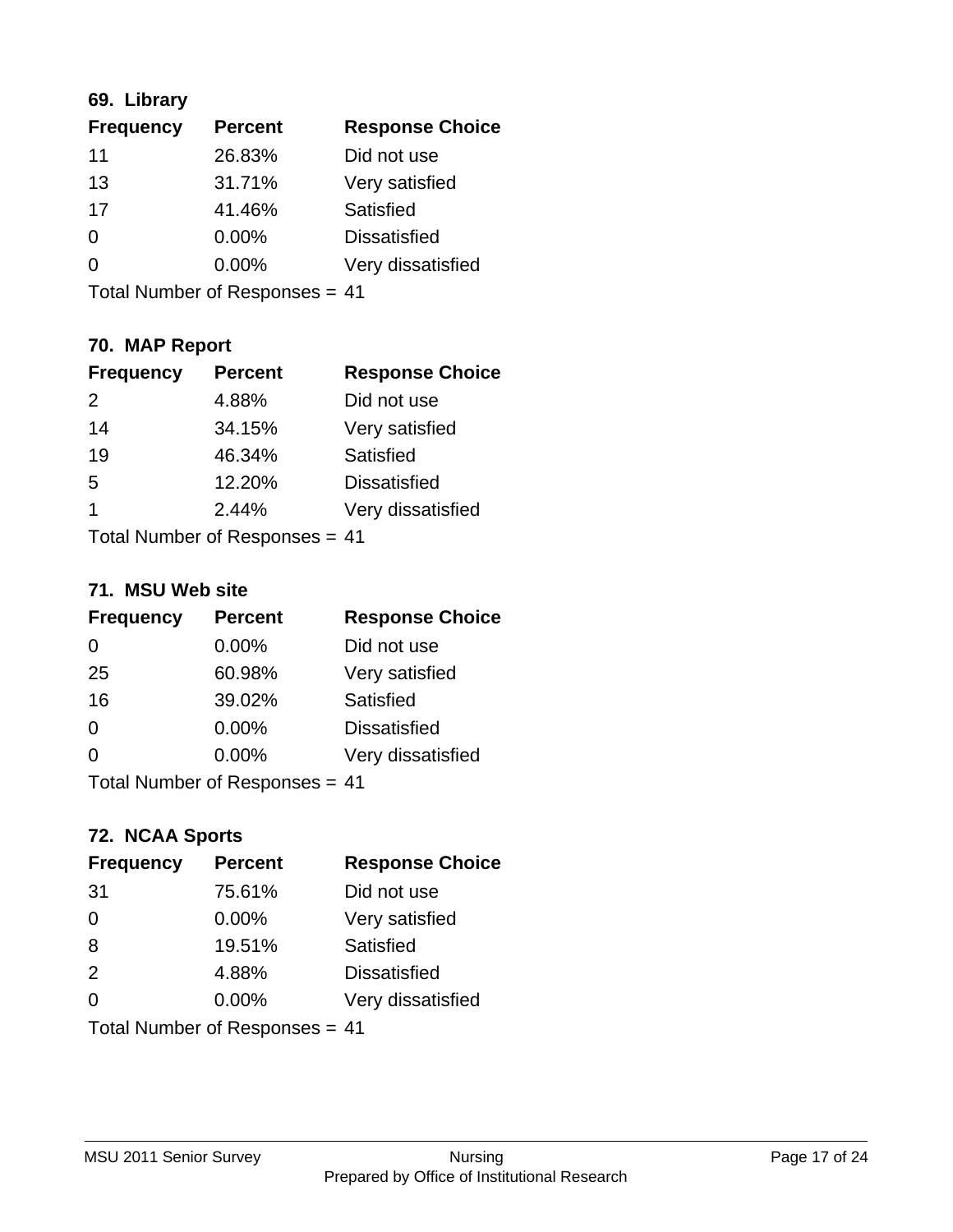## **73. Online courses that are not e-study**

| <b>Percent</b> | <b>Response Choice</b> |
|----------------|------------------------|
| 70.73%         | Did not use            |
| 14.63%         | Very satisfied         |
| 14.63%         | Satisfied              |
| $0.00\%$       | <b>Dissatisfied</b>    |
| $0.00\%$       | Very dissatisfied      |
|                |                        |

Total Number of Responses = 41

## **74. Racer Touch Registration**

| <b>Frequency</b>                 | <b>Percent</b> | <b>Response Choice</b> |
|----------------------------------|----------------|------------------------|
| 0                                | $0.00\%$       | Did not use            |
| 16                               | 39.02%         | Very satisfied         |
| 13                               | 31.71%         | Satisfied              |
| 6                                | 14.63%         | <b>Dissatisfied</b>    |
| 6                                | 14.63%         | Very dissatisfied      |
| $Total Number of Doeponeee - 44$ |                |                        |

Total Number of Responses = 41

## **75. Residential College programming and activities**

| <b>Frequency</b> | <b>Percent</b>             | <b>Response Choice</b> |
|------------------|----------------------------|------------------------|
| 26               | 63.41%                     | Did not use            |
| $\mathcal{P}$    | 4.88%                      | Very satisfied         |
| 12               | 29.27%                     | Satisfied              |
| $\Omega$         | 0.00%                      | <b>Dissatisfied</b>    |
| -1               | 2.44%                      | Very dissatisfied      |
|                  | Tatal Number of Desperance |                        |

Total Number of Responses = 41

## **76. Scholarships/grants/student employment**

| <b>Frequency</b>               | <b>Percent</b> | <b>Response Choice</b> |
|--------------------------------|----------------|------------------------|
| 14                             | 34.15%         | Did not use            |
| 8                              | 19.51%         | Very satisfied         |
| 10                             | 24.39%         | Satisfied              |
| 7                              | 17.07%         | <b>Dissatisfied</b>    |
| 2                              | 4.88%          | Very dissatisfied      |
| Total Number of Responses = 41 |                |                        |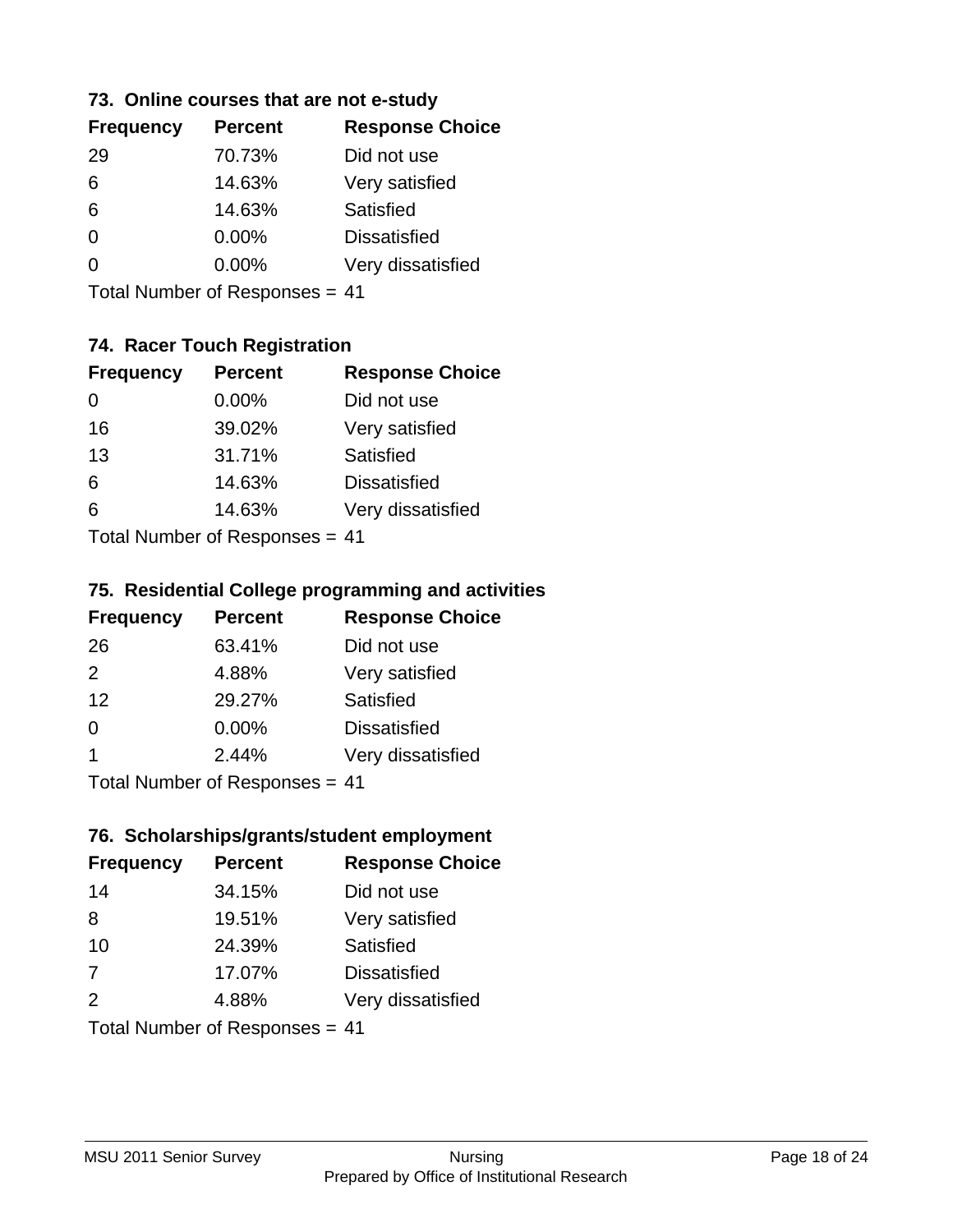#### **77. Security Services**

| <b>Percent</b> | <b>Response Choice</b> |
|----------------|------------------------|
| 68.29%         | Did not use            |
| 4.88%          | Very satisfied         |
| 26.83%         | Satisfied              |
| 0.00%          | <b>Dissatisfied</b>    |
| $0.00\%$       | Very dissatisfied      |
|                |                        |

Total Number of Responses = 41

## **78. Services for non-traditional students**

| <b>Frequency</b>          | <b>Percent</b> | <b>Response Choice</b> |
|---------------------------|----------------|------------------------|
| 36                        | 90.00%         | Did not use            |
| $\overline{4}$            | 10.00%         | Very satisfied         |
| $\Omega$                  | $0.00\%$       | <b>Satisfied</b>       |
| $\Omega$                  | 0.00%          | <b>Dissatisfied</b>    |
| $\Omega$                  | 0.00%          | Very dissatisfied      |
| Total Number of Desponses |                |                        |

Total Number of Responses = 40

#### **79. Student Support Services (Trio)**

| <b>Frequency</b>               | <b>Percent</b> | <b>Response Choice</b> |
|--------------------------------|----------------|------------------------|
| -37                            | 92.50%         | Did not use            |
| 2                              | 5.00%          | Very satisfied         |
| -1                             | 2.50%          | Satisfied              |
| $\Omega$                       | $0.00\%$       | <b>Dissatisfied</b>    |
| $\Omega$                       | $0.00\%$       | Very dissatisfied      |
| Total Number of Responses = 40 |                |                        |

## **80. Student PIN System**

| <b>Frequency</b> | <b>Percent</b>                 | <b>Response Choice</b> |
|------------------|--------------------------------|------------------------|
| -1               | 2.50%                          | Did not use            |
| 18               | 45.00%                         | Very satisfied         |
| 18               | 45.00%                         | <b>Satisfied</b>       |
| 3                | 7.50%                          | <b>Dissatisfied</b>    |
| $\Omega$         | $0.00\%$                       | Very dissatisfied      |
|                  | Total Number of Responses = 40 |                        |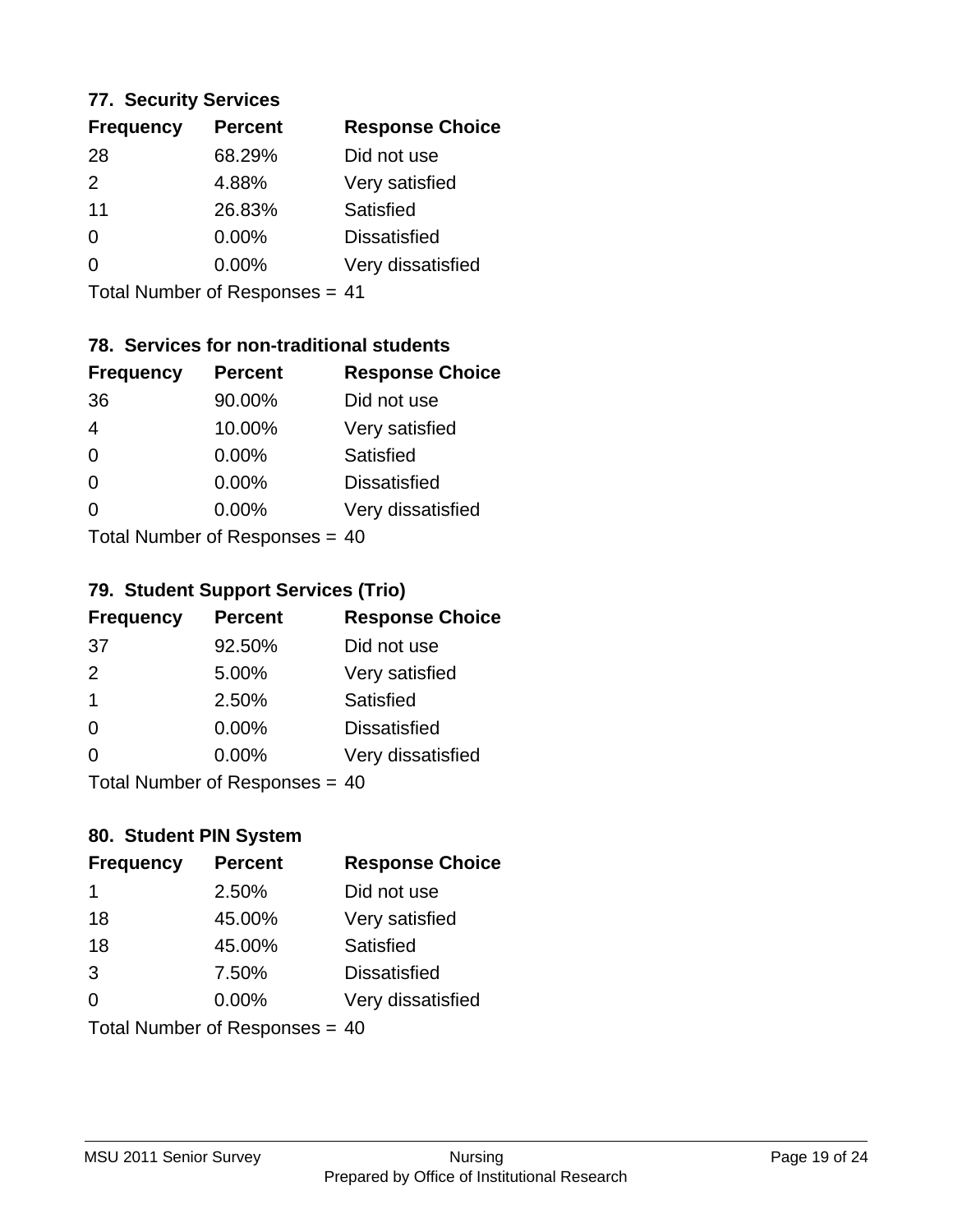## **81. Student Records/Transcript Services**

| <b>Frequency</b> | <b>Percent</b> | <b>Response Choice</b> |
|------------------|----------------|------------------------|
| 10               | 25.00%         | Did not use            |
| 10               | 25.00%         | Very satisfied         |
| 18               | 45.00%         | Satisfied              |
|                  | 2.50%          | <b>Dissatisfied</b>    |
|                  | 2.50%          | Very dissatisfied      |

Total Number of Responses = 40

## **82. Computer and Internet access for study and research needs**

| <b>Frequency</b> | <b>Percent</b>                           | <b>Response Choice</b> |
|------------------|------------------------------------------|------------------------|
|                  | 17.50%                                   | Did not use            |
| 16               | 40.00%                                   | Very satisfied         |
| 14               | 35.00%                                   | Satisfied              |
| 2                | 5.00%                                    | <b>Dissatisfied</b>    |
| 1                | 2.50%                                    | Very dissatisfied      |
|                  | $T$ at all Message and $D$ are a serious |                        |

Total Number of Responses = 40

#### **83. Women's Center**

| <b>Frequency</b>          | <b>Percent</b> | <b>Response Choice</b> |
|---------------------------|----------------|------------------------|
| 38                        | 95.00%         | Did not use            |
| 2                         | 5.00%          | Very satisfied         |
| $\Omega$                  | $0.00\%$       | <b>Satisfied</b>       |
| $\Omega$                  | $0.00\%$       | <b>Dissatisfied</b>    |
| $\Omega$                  | 0.00%          | Very dissatisfied      |
| Total Number of Desponses |                |                        |

Total Number of Responses = 40

## **84. To what extent did you participate in Residential College activities?**

| <b>Frequency</b> | <b>Percent</b>             | <b>Response Choice</b> |
|------------------|----------------------------|------------------------|
| 26               | 63.41%                     | Did not participate    |
| $\mathcal{P}$    | 4.88%                      | Frequently             |
| -5               | 12.20%                     | Occasionally           |
| 8                | 19.51%                     | Seldom                 |
|                  | Total Number of Deepersoon |                        |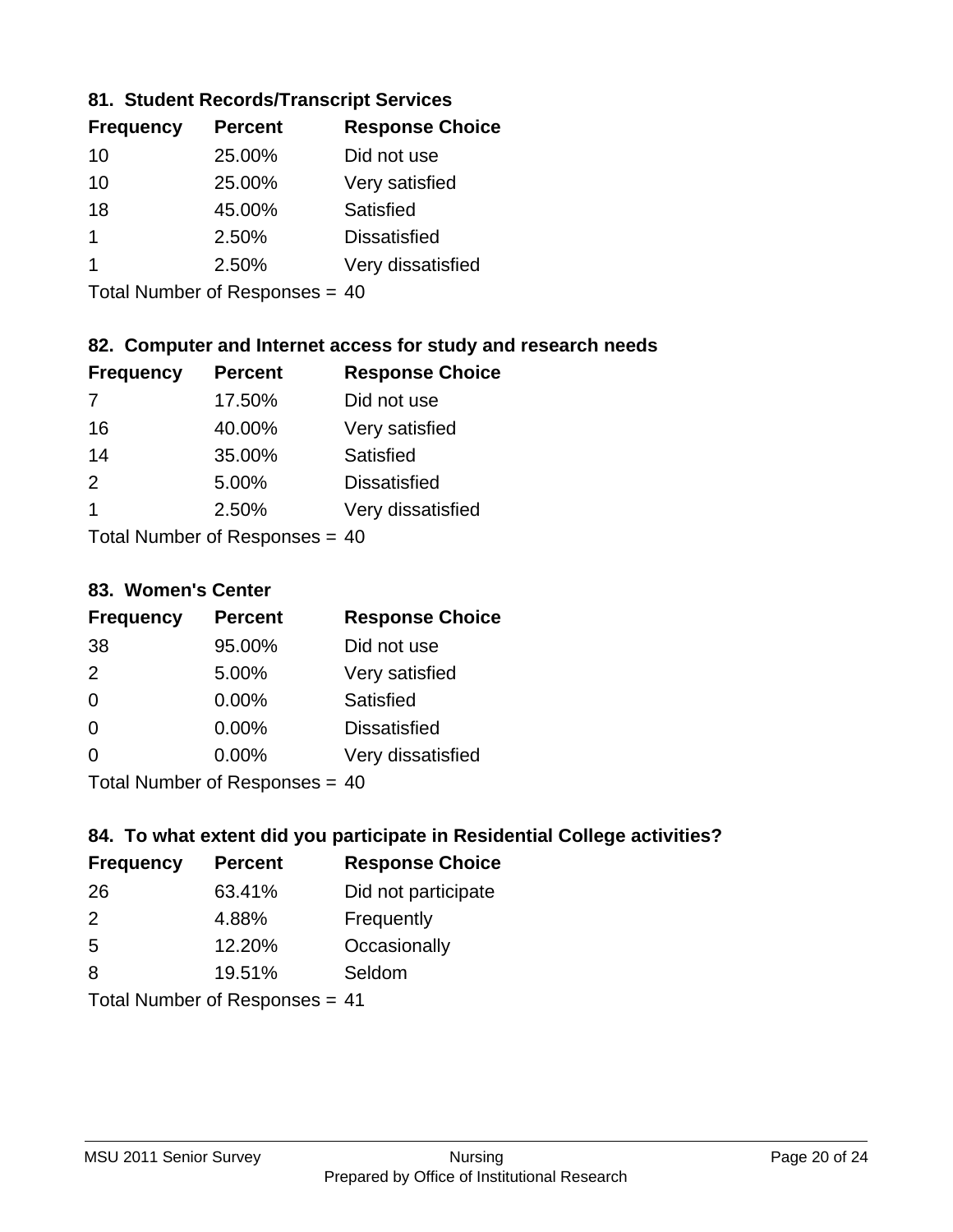| <b>Frequency</b> | <b>Percent</b> | <b>Response Choice</b>                 |
|------------------|----------------|----------------------------------------|
| 23               | 56.10%         | Not familiar with Residential Colleges |
| 2                | 4.88%          | Very positive                          |
| 10               | 24.39%         | <b>Positive</b>                        |
| -5               | 12.20%         | <b>Negative</b>                        |
|                  | 2.44%          | Very negative                          |
|                  |                |                                        |

## **85. Which phrase best describes your opinion of Residential Colleges?**

Total Number of Responses = 41

#### **Questions 86-95**

**University Graduate." Please indicate how effective your MSU experience was in The University has formulated ten desired "Characteristics of the Murray State enhancing your abilities in each area.**

## **86. Engage in mature, independent and creative thought and express that thought effectively in oral and written communication;**

| <b>Frequency</b> | <b>Percent</b> | <b>Response Choice</b> |
|------------------|----------------|------------------------|
| 12               | 30.00%         | Very effective         |
| 26               | 65.00%         | Effective              |
| $\mathcal{P}$    | 5.00%          | Ineffective            |
| $\Omega$         | $0.00\%$       | Very ineffective       |

Total Number of Responses = 40

#### **87. Understand and apply the critical and scientific methodologies that**

**academic disciplines employ to discover knowledge and ascertain its validity;**

| <b>Frequency</b> | <b>Percent</b>                                                                                                  | <b>Response Choice</b> |
|------------------|-----------------------------------------------------------------------------------------------------------------|------------------------|
| 13               | 32.50%                                                                                                          | Very effective         |
| 26               | 65.00%                                                                                                          | Effective              |
| $\mathbf 1$      | 2.50%                                                                                                           | Ineffective            |
| $\Omega$         | 0.00%                                                                                                           | Very ineffective       |
|                  | The Little and the Little Communication of the Communication of the Communication of the Communication of the U |                        |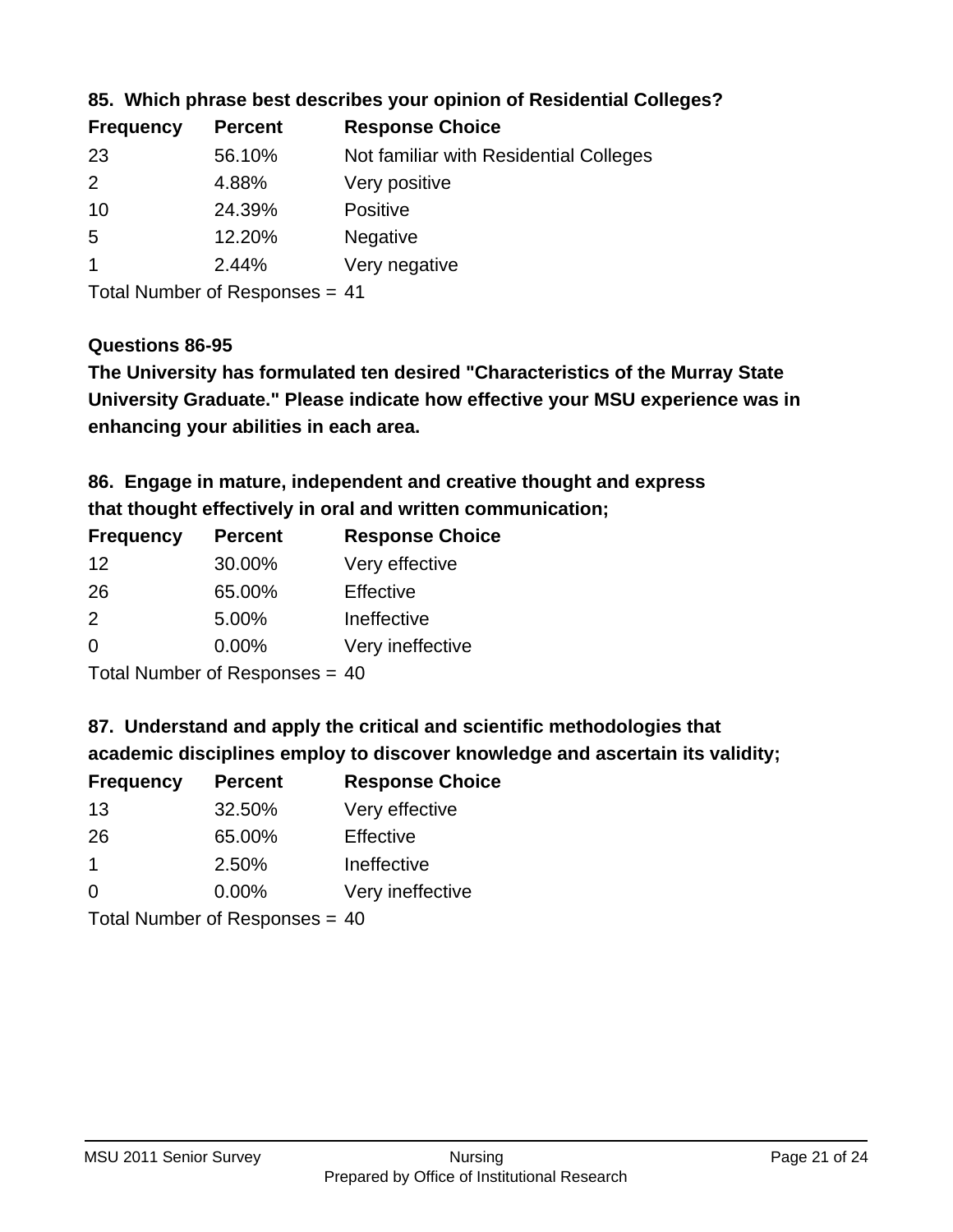# **88. Apply sound standards of information gathering, analysis and**

**evaluation to reach logical decisions;**

| <b>Frequency</b> | <b>Percent</b> | <b>Response Choice</b> |
|------------------|----------------|------------------------|
| 14               | 35.00%         | Very effective         |
| 25               | 62.50%         | Effective              |
| 1                | 2.50%          | Ineffective            |
| $\Omega$         | $0.00\%$       | Very ineffective       |

Total Number of Responses = 40

## **89. Understand the roles and applications of science and technology in the solution of the problems of a changing world;**

| <b>Frequency</b> | <b>Percent</b> | <b>Response Choice</b> |
|------------------|----------------|------------------------|
| 13               | 32.50%         | Very effective         |
| 24               | 60.00%         | Effective              |
| 3                | 7.50%          | Ineffective            |
| $\Omega$         | 0.00%          | Very ineffective       |
|                  |                |                        |

Total Number of Responses = 40

## **90. Demonstrate a critical understanding of the world's historical, literary, philosophical, and artistic traditions;**

| <b>Frequency</b> | <b>Percent</b> | <b>Response Choice</b> |
|------------------|----------------|------------------------|
| 10               | 25.00%         | Very effective         |
| 21               | 52.50%         | Effective              |
| 8                | 20.00%         | Ineffective            |
|                  | 2.50%          | Very ineffective       |
|                  |                |                        |

Total Number of Responses = 40

## **91. Understand the dynamics of cultural diversity, of competing economic and political systems, and of complex moral and ethical issues;**

| <b>Frequency</b> | <b>Percent</b>                 | <b>Response Choice</b> |
|------------------|--------------------------------|------------------------|
| 11               | 27.50%                         | Very effective         |
| 25               | 62.50%                         | Effective              |
| $\overline{4}$   | 10.00%                         | Ineffective            |
| $\Omega$         | $0.00\%$                       | Very ineffective       |
|                  | Total Number of Responses = 40 |                        |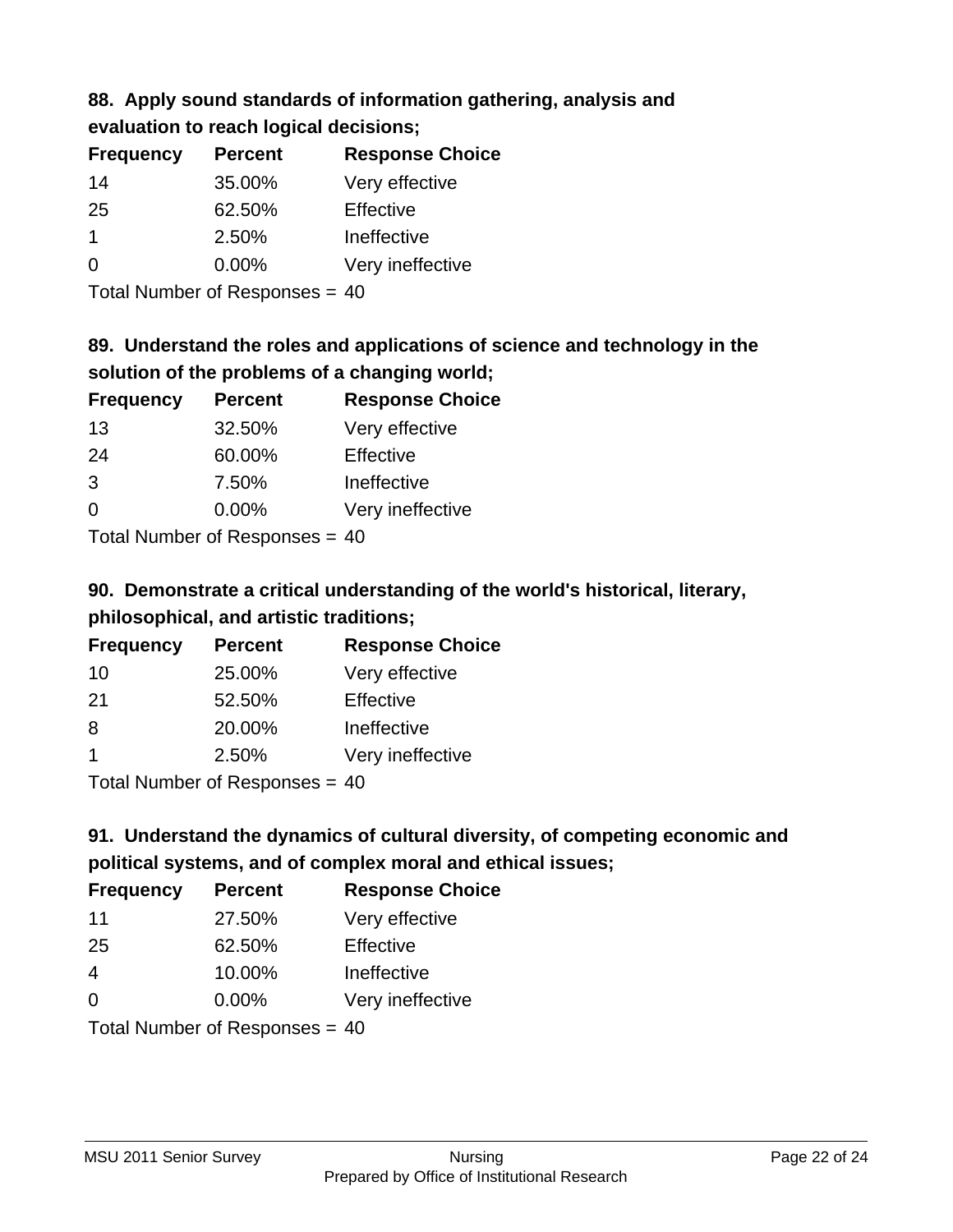## **92. Understand the nature of and engage in ethical behavior and**

**responsible citizenship;**

| <b>Frequency</b> | <b>Percent</b> | <b>Response Choice</b> |
|------------------|----------------|------------------------|
| 12               | 30.00%         | Very effective         |
| 27               | 67.50%         | Effective              |
|                  | 2.50%          | Ineffective            |
| $\Omega$         | $0.00\%$       | Very ineffective       |
|                  |                |                        |

Total Number of Responses = 40

## **93. Understand the importance of the behaviors necessary to maintain a healthy lifestyle;**

| <b>Frequency</b> | <b>Percent</b>               | <b>Response Choice</b> |
|------------------|------------------------------|------------------------|
| 14               | 35.90%                       | Very effective         |
| 23               | 58.97%                       | Effective              |
| $\mathcal{P}$    | 5.13%                        | Ineffective            |
| $\Omega$         | 0.00%                        | Very ineffective       |
|                  | $\tau$ . The state of $\sim$ |                        |

Total Number of Responses = 39

## **94. Demonstrate mastery of a chosen field of study; and**

| <b>Frequency</b> | <b>Percent</b> | <b>Response Choice</b> |
|------------------|----------------|------------------------|
| 17               | 42.50%         | Very effective         |
| 23               | 57.50%         | Effective              |
| $\Omega$         | $0.00\%$       | Ineffective            |
| $\Omega$         | $0.00\%$       | Very ineffective       |
|                  |                |                        |

Total Number of Responses = 40

## **95. Value intellectual pursuit and continuous learning in a changing world.**

| <b>Frequency</b> | <b>Percent</b>             | <b>Response Choice</b> |
|------------------|----------------------------|------------------------|
| 17               | 42.50%                     | Very effective         |
| 23               | 57.50%                     | Effective              |
| $\Omega$         | $0.00\%$                   | Ineffective            |
| $\Omega$         | 0.00%                      | Very ineffective       |
|                  | Tetal Number of Desperance |                        |